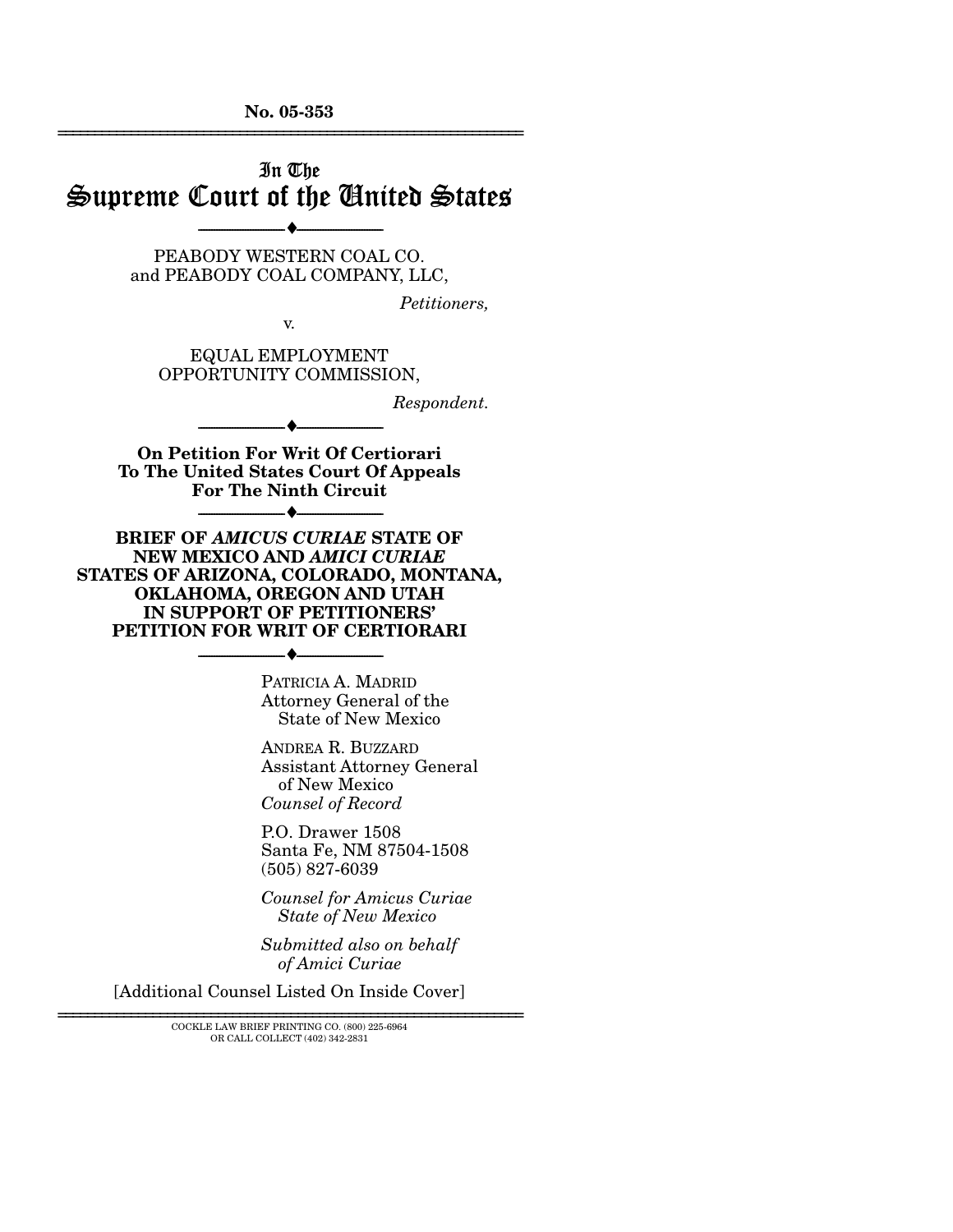MARK SHURTLEFF Utah Attorney General Office of the Attorney General Utah State Office Complex East Office Building, Suite 320 P.O. Box 142320 Salt Lake City, Utah 84114-2320

JOHN W. SUTHERS Colorado Attorney General 1525 Sherman Street, 5th Floor Denver, Colorado 80203

W.A. DREW EDMONDSON Attorney General of Oklahoma 2300 N. Lincoln Boulevard, Suite 112 Oklahoma City, Oklahoma 73105-4894

HARDY MEYERS Attorney General State of Oregon 1162 Court St. N.E. Salem, Oregon 97301

MIKE MCGRATH Attorney General of Montana P.O. Box 201401 Helena, Montana 59620-1401

TERRY GODDARD Attorney General State of Arizona 1275 West Washington Phoenix, Arizona 85007-2926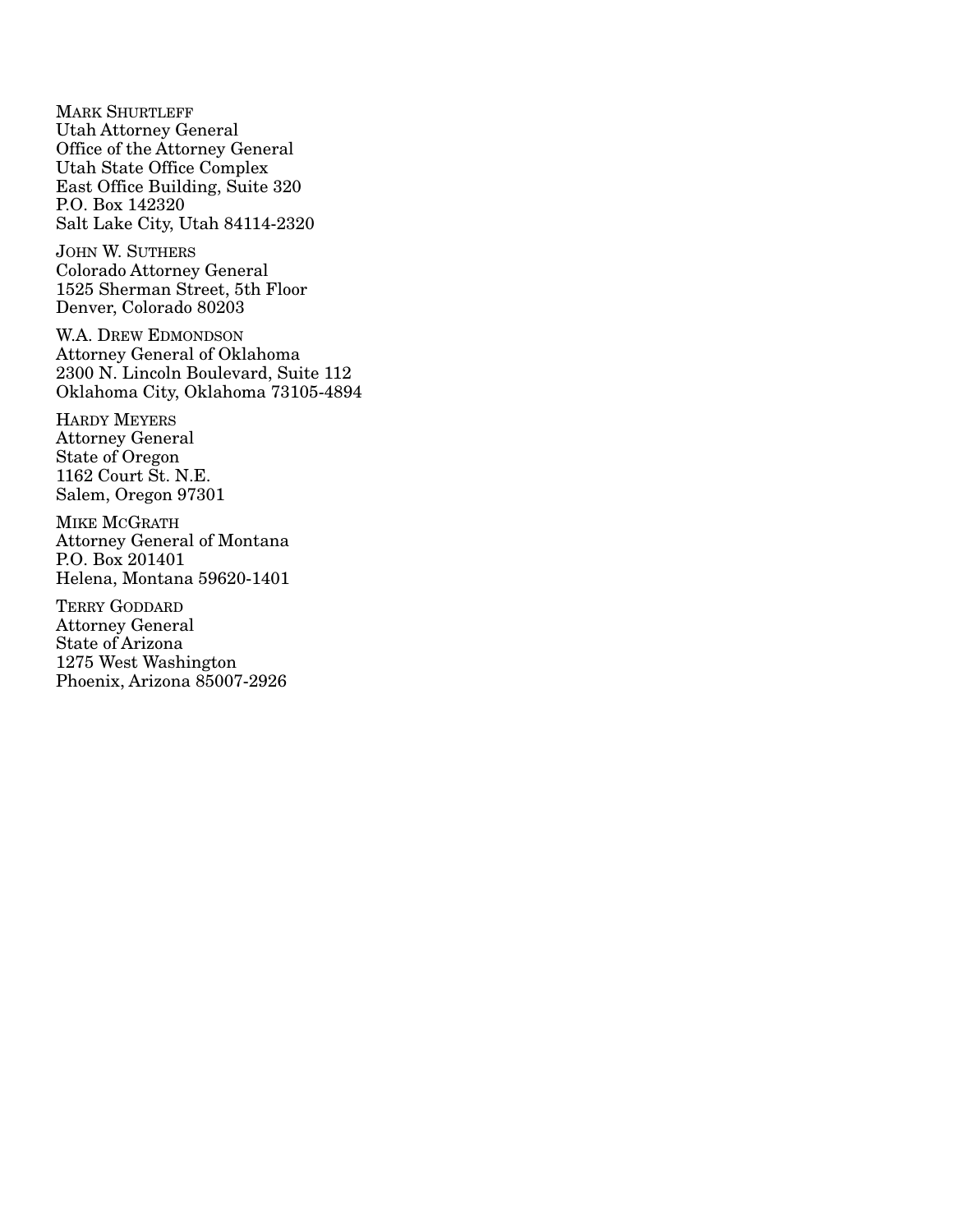## TABLE OF CONTENTS

Page

| INTEREST OF AMICUS CURIAE STATE OF NEW                                                                                                                                                                                                                                                                                                                                                                                                                                                                                                             | 1  |
|----------------------------------------------------------------------------------------------------------------------------------------------------------------------------------------------------------------------------------------------------------------------------------------------------------------------------------------------------------------------------------------------------------------------------------------------------------------------------------------------------------------------------------------------------|----|
|                                                                                                                                                                                                                                                                                                                                                                                                                                                                                                                                                    | 4  |
| 42 U.S.C. § 2000e-5(f)(1) prohibits suit by the<br>I.<br>EEOC against a governmental entity. Allowing<br>the EEOC to join a governmental entity, in<br>this case, the Navajo Nation, under Fed. R.                                                                                                                                                                                                                                                                                                                                                 | 4  |
| The plain language of 42 U.S.C. $\S 2000$ e-<br>А.<br>$5(f)(1)$ prohibits suit by the EEOC against<br>a governmental entity, whether by joinder                                                                                                                                                                                                                                                                                                                                                                                                    | 4  |
| It is especially important in this case<br>В.<br>that the United States Attorney General<br>be accorded his lawful and exclusive<br>authority and discretion to decide whether<br>to litigate against the Navajo Nation with<br>respect to its employment preference law<br>and its mining leases, which embody that<br>preference. It is equally important that, in<br>all cases involving governments, such as<br>the individual States, the United States<br>Attorney General be accorded this exclusive<br>authority, as Congress has ordained | 15 |
|                                                                                                                                                                                                                                                                                                                                                                                                                                                                                                                                                    | 20 |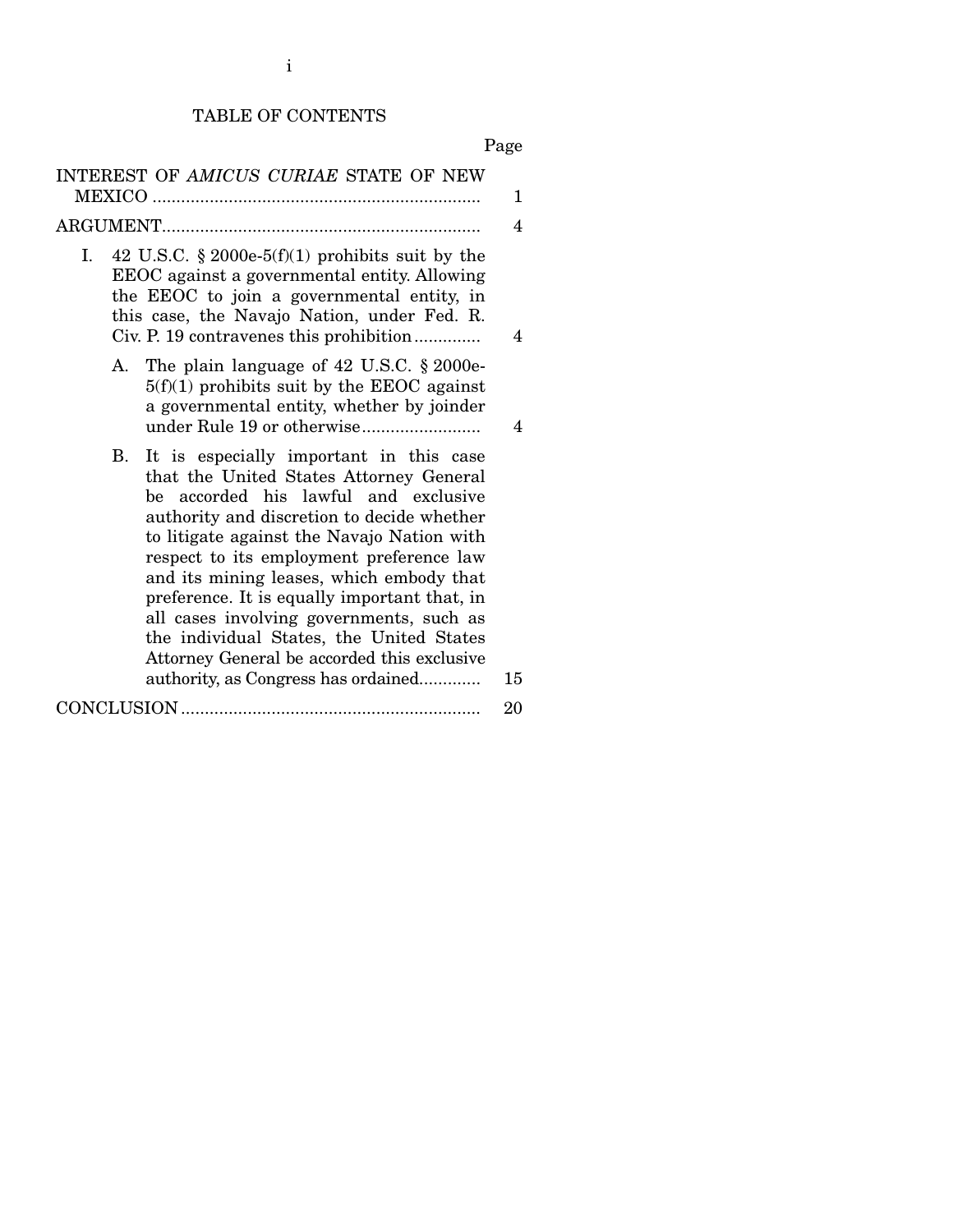# Page

| Connecticut Nat. Bank v. Germain, 503 U.S. 249                                                                                                     |
|----------------------------------------------------------------------------------------------------------------------------------------------------|
| Dawavendewa v. Salt River Project Agric. Im-<br>provement & Power Dist., 154 F.3d 1117 (9th<br>Cir.), cert. denied, 528 U.S. 1098 (2000) 18        |
| Dawavendewa v. Salt River Project Agric. Im-<br>provement & Power Dist., 276 F.3d 1150 (9th<br>Cir.), cert. denied, 537 U.S. 820 (2002) 17, 18, 19 |
| Eldredge v. Carpenters 46 Northern California Counties<br>Joint Apprenticeship and Training Committee,                                             |
| Equal Employment Opportunity Comm'n v. Elgin<br>Teachers Assn, 658 F. Supp. 624 (N.D. Ill. 1987)11, 12                                             |
| Equal Employment Opportunity Comm'n v. Oak<br>Park Teachers' Ass'n, 45 Fair Empl. Prac. Cases                                                      |
| Hartford Underwriters Ins. Co. v. Union Planters                                                                                                   |
| Manygoats v. Atkinson Trading Co., Inc., No. SC-                                                                                                   |
| MCI Telecommunications Corp. v. American Tele-<br>phone and Telegraph, Co., 412 U.S. 218 (1994)  16                                                |
| Minor v. Northville Public Schools, 605 F. Supp.                                                                                                   |
| Taylor v. Alabama Intertribal Council Title IV, 261<br>F.3d 1032 (11th Cir.), cert. denied, 535 U.S. 1066                                          |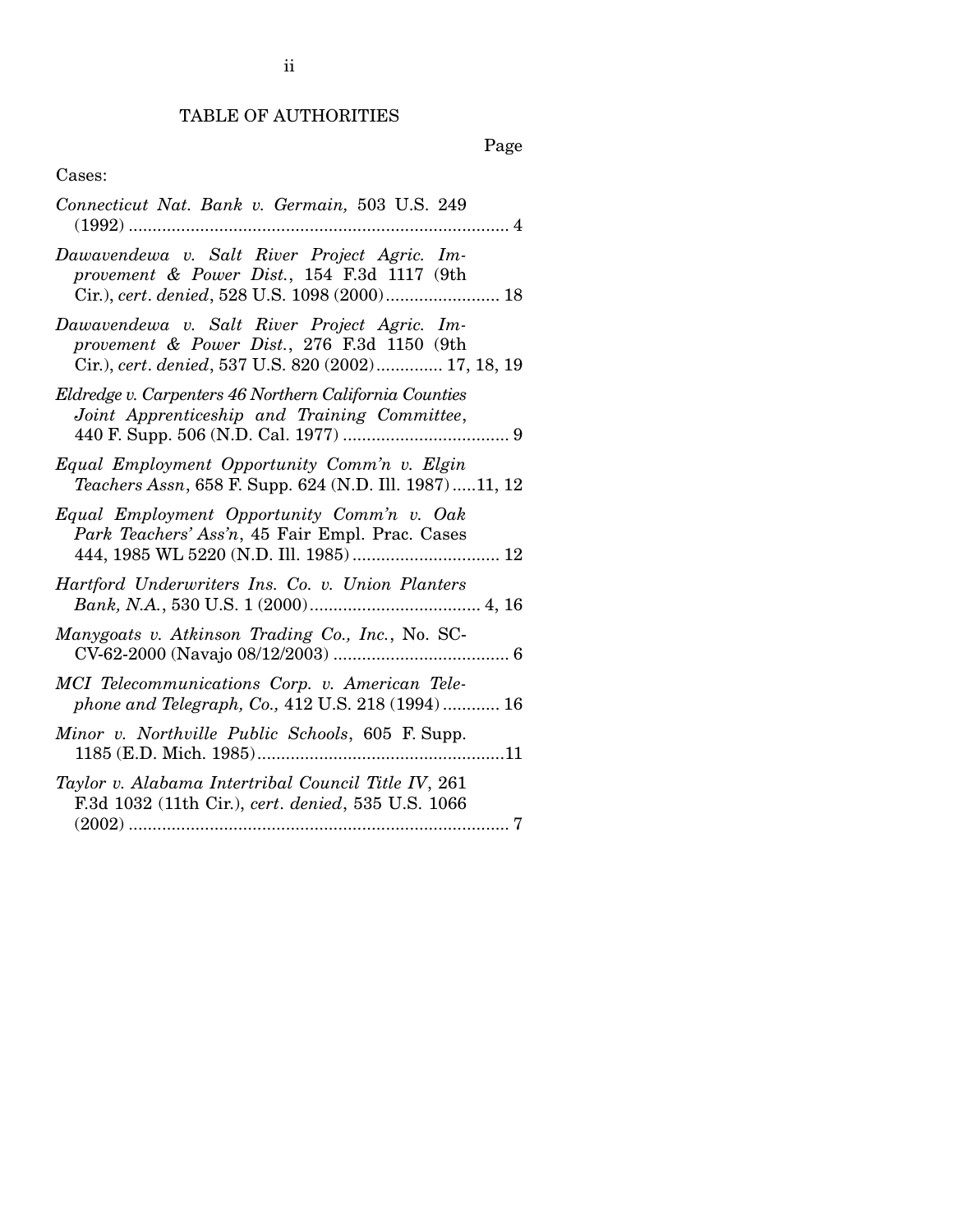## TABLE OF AUTHORITIES – Continued

| Page                                                                                          |
|-----------------------------------------------------------------------------------------------|
| U.S. Equal Employment Opportunity Comm'n v.<br>American Federation of Teachers, Local # 571,  |
| U.S. Equal Employment Opportunity Comm'n v.<br>Illinois State Tollway Authority, 800 F.2d 656 |
|                                                                                               |
| Yashenko v. Harrah's NC Casino Co., LLC, 352                                                  |

## STATUTES:

## RULES: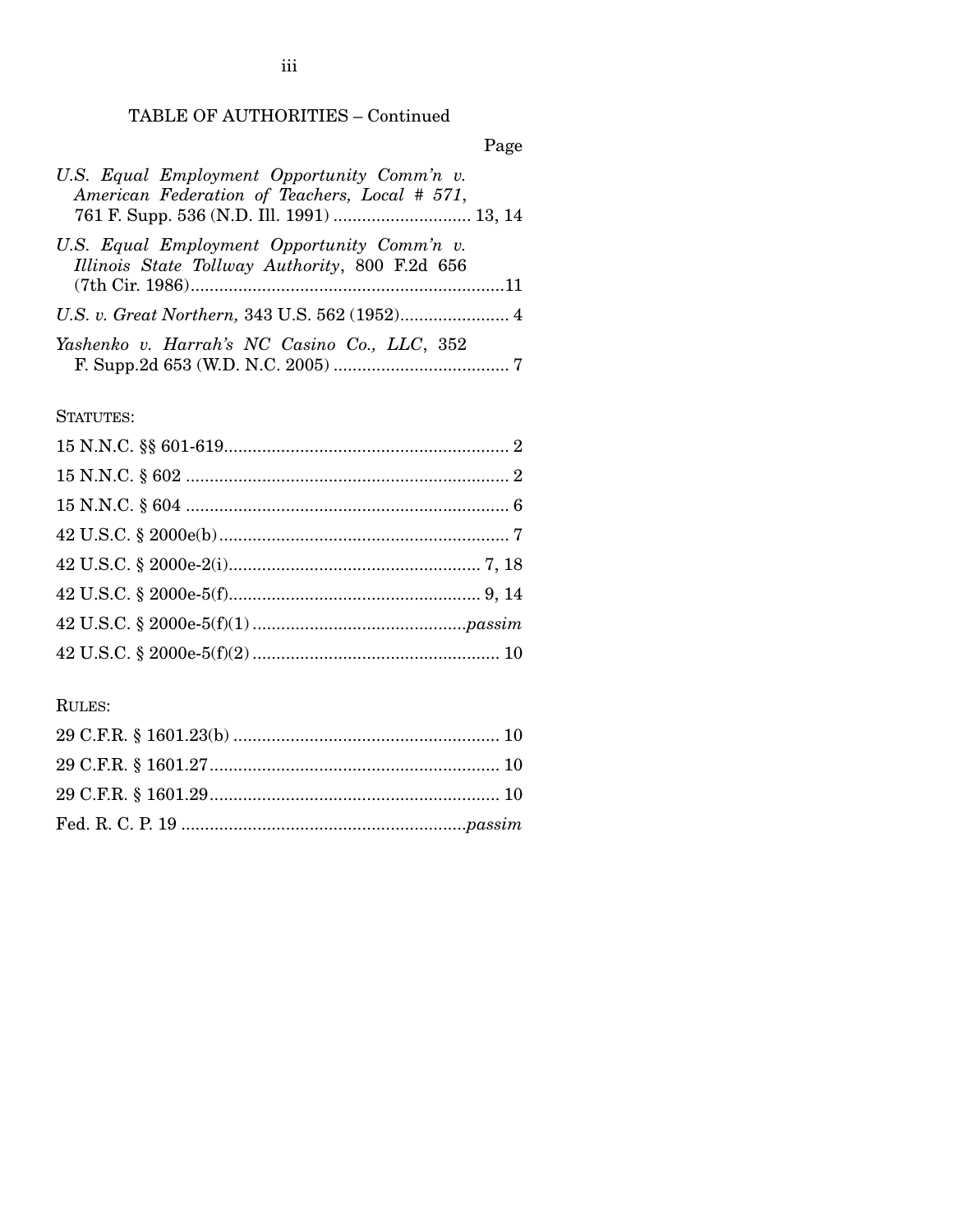## **INTEREST OF** *AMICUS CURIAE* **STATE OF NEW MEXICO**

 Patricia A. Madrid, Attorney General of the State of New Mexico, submits the following statement, which reflects the interest of the State of New Mexico in supporting the Petitioners' Petition for Writ of Certiorari, seeking to reverse the decision of the Ninth Circuit Court of Appeals. This decision, which empowers the Equal Employment Opportunity Commission ("EEOC") in a way expressly prohibited by Congress, threatens the sovereignty of the Navajo Nation and of the State of New Mexico and places in jeopardy the delicate balance of power that Congress has established between the United States Government and the governments of the Navajo Nation, other Indian Tribes and the States. If allowed to stand, that decision would permit the EEOC to usurp the authority established by law of the United States Attorney General and to arrogate unto itself the discretion and judgment lawfully confined to the United States Attorney General, to the detriment of the Navajo Nation and of the State of New Mexico.

 The Navajo Nation is the largest reservation in the United States, comprising over 27,000 square miles within the states of Arizona, New Mexico, and Utah. According to the 2000 census, the Navajo population within the State of New Mexico is 106,807. The Navajo Nation suffers from 42% unemployment and endures a below-poverty rate of 43%. Revenue sources include  $51\%$  from mining.<sup>1</sup> Quite clearly, the Navajo Nation's economic interests and the

<sup>&</sup>lt;sup>1</sup> The source of this information may be found at www.navajobusiness. com and related links.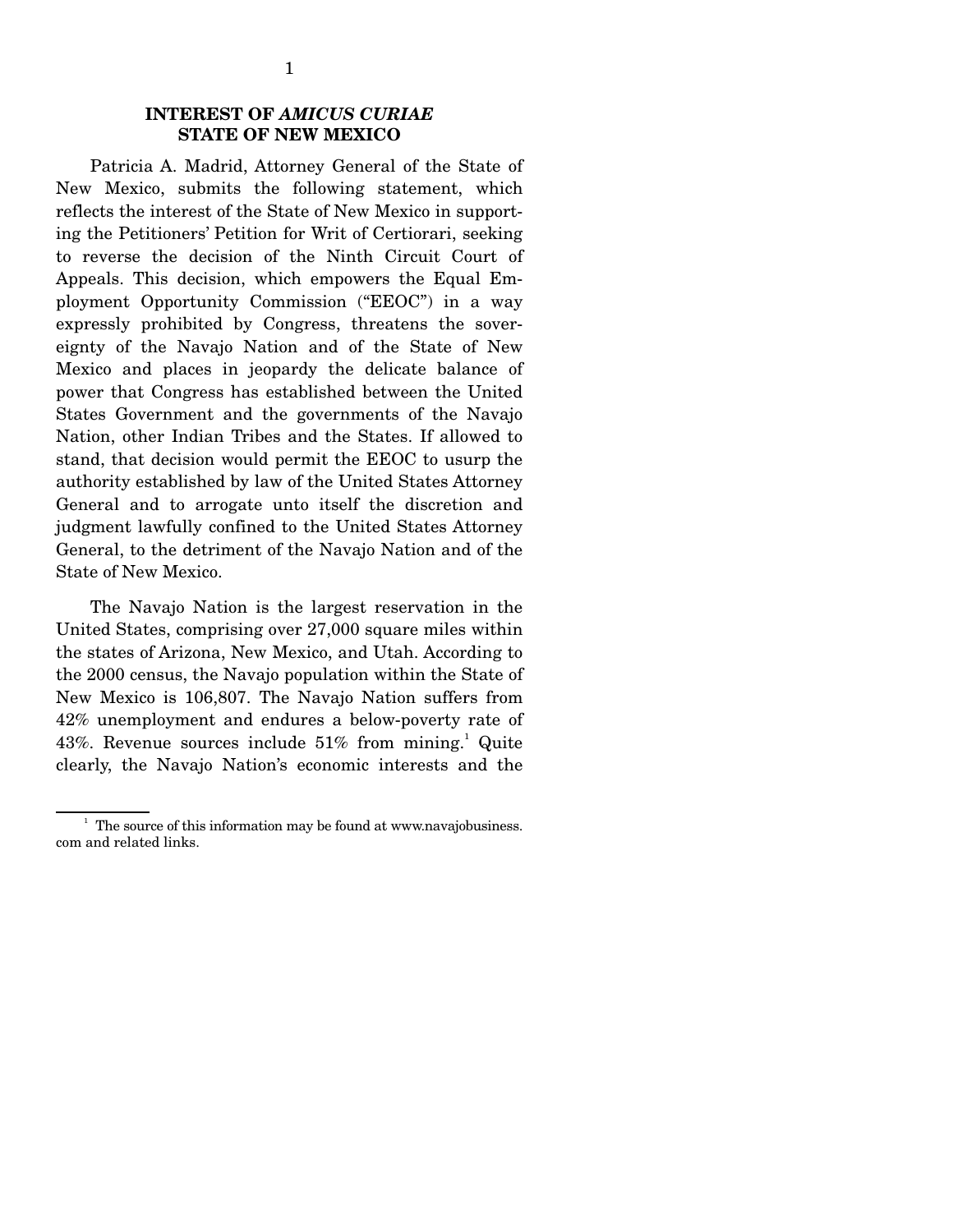well being of its members are of great importance and concern, not only to the Navajo Nation but also to the State of New Mexico.

 The EEOC, in this litigation, challenges the lawful authority of the Navajo Nation to require, contractually, adherence to Navajo employment preferences. The Navajo Nation has enacted the Navajo Preference in Employment Act ("NPEA"), 15 N.N.C. §§ 601-619. Congress has expressly denied the EEOC the authority to litigate against a government, in this case, the Navajo Nation. Instead, under Congress' law, only the United States Attorney General may litigate against a government, such as the Navajo Nation. The purpose of NPEA is, among others, to provide employment opportunities, to provide training to the Navajo People, to promote economic development and to protect the health, safety and welfare of Navajo workers. 15 N.N.C. § 602. The Navajo Nation's economic interests and it sovereign governmental interests thus are at stake in this case.

 The same law that denies the EEOC the authority to litigate against the Navajo Nation, 42 U.S.C. § 2000e- $5(f)(1)$ , also denies the EEOC the authority to litigate against the individual States. However, the Ninth Circuit Court of Appeals, whose decision is at issue here, has allowed the EEOC to skirt that Congressional withdrawal of authority by allowing the EEOC to employ the device of joinder under Rule 19 of the Federal Rules of Civil Procedure. Using this device permitted by the Ninth Circuit Court of Appeals in its decision, the EEOC will join the Navajo Nation as party defendant to the EEOC's suit against Petitioner. Allowing the EEOC to circumvent Congressional will in this manner, by employing a joinder device, imperils the sovereign governmental interests of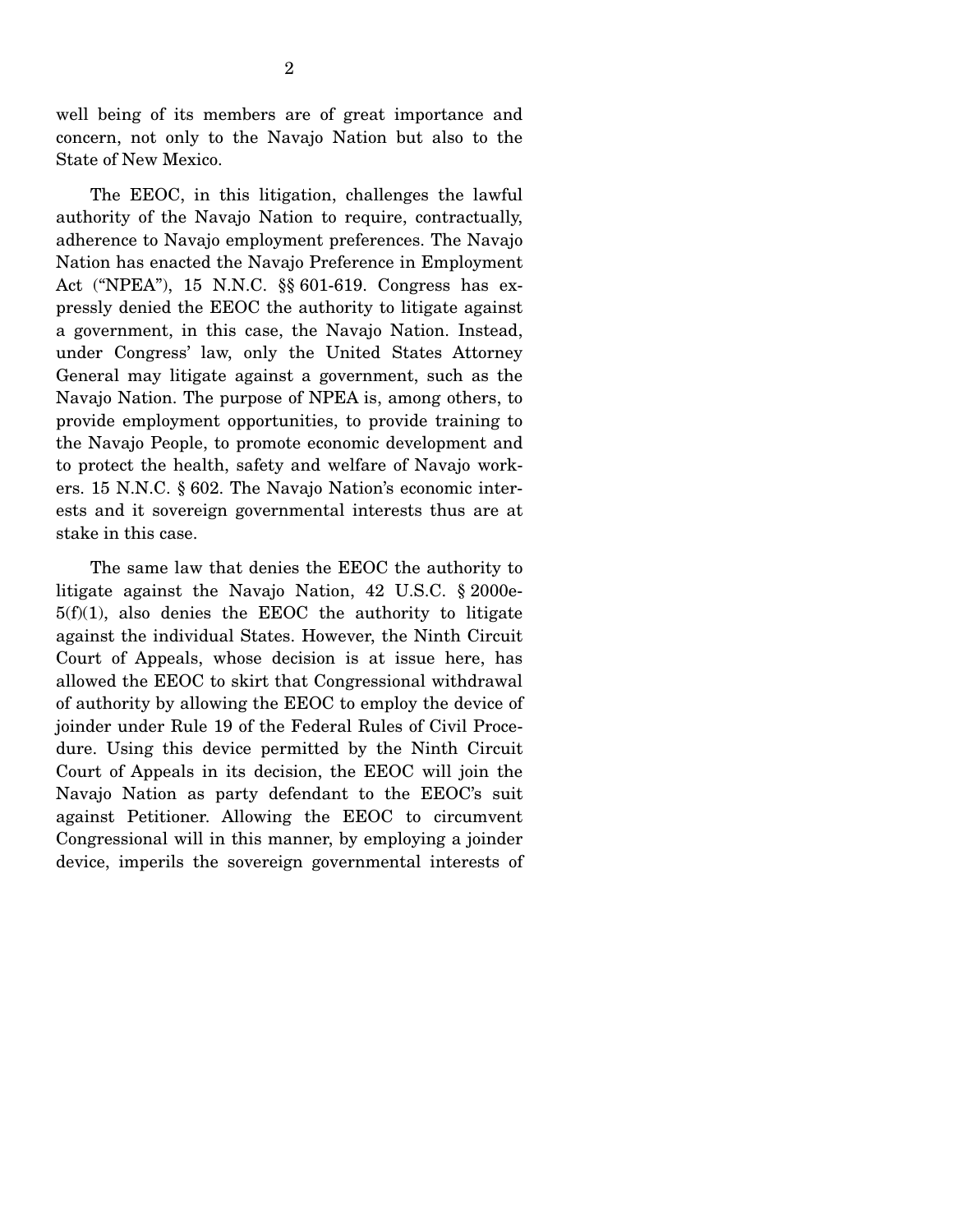the Navajo Nation, as well as the sovereign governmental interests of the State of New Mexico because the court's ruling has application to all the individual States, including the State of New Mexico.

 New Mexico, acting by and though her Attorney General, is interested in preserving and protecting the governmental interests and economic well being of all her people from the usurpation of authority that contravenes settled Congressional law and policy.

 The joining States, while not necessarily sharing, to the same degree, the privileges and obligations of representing Native People, respect the sovereignty those Nations and Tribes enjoy, and voice their disagreement, as well, with the result reached by the Ninth Circuit Court of Appeals in this case. That result also threatens the sovereignty of the States and most importantly eviscerates Congress' express delegation to the United States Attorney General of the sole authority to determine when and under what circumstances litigation will be undertaken by the United States government against a governmental entity, including the States.

--------------------------------- ♦ ---------------------------------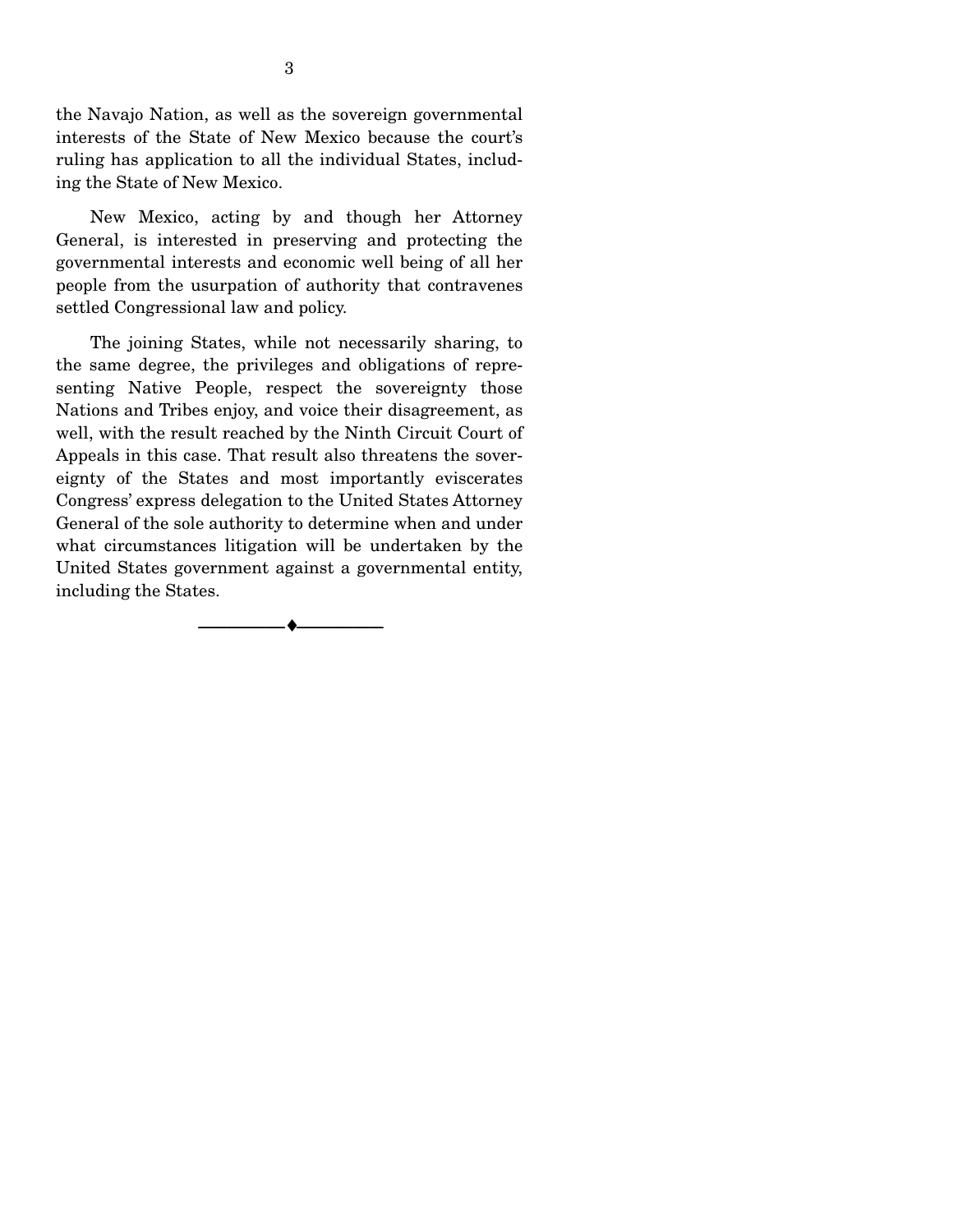#### **ARGUMENT**

- **I. 42 U.S.C. § 2000e-5(f)(1) prohibits suit by the EEOC against a governmental entity. Allowing the EEOC to join a governmental entity, in this case, the Navajo Nation, under Fed. R. Civ. P. 19 contravenes this prohibition.** 
	- **A. The plain language of 42 U.S.C. § 2000e-5(f)(1) prohibits suit by the EEOC against a governmental entity, whether by joinder under Rule 19 or otherwise.**

 "Congress 'says in a statute what it means and means in a statute what is says there.'" *Hartford Underwriters Ins. Co. v. Union Planters Bank, N.A.*, 530 U.S. 1, 6 (2000) (quoting *Connecticut Nat. Bank v. Germain*, 503 U.S. 249, 254 (1992)). *See also U.S. v. Great Northern*, 343 U.S. 562, 575 (1952) ("It is our judicial function to apply statutes on the basis of what Congress has written, not what Congress might have written"). In the case at bar, Congress has plainly written in its laws that the EEOC cannot litigate against the Navajo Nation or any other government. 42 U.S.C.  $\S 2000e-5(f)(1)$  provides that if the EEOC is unable to secure an acceptable conciliation agreement from a governmental entity, then the EEOC "*shall take no further action* and *shall refer the case to the Attorney General* who may bring a civil action." (Emphasis added). The device of joinder under Rule 19 of a government, if allowed to be used by the EEOC, would illegally circumvent and evade the express directive of Congress, thus disrespecting and disavowing the considered Congressional policy choices and legitimate policy underpinnings to the express prohibition with respect to the EEOC's authority.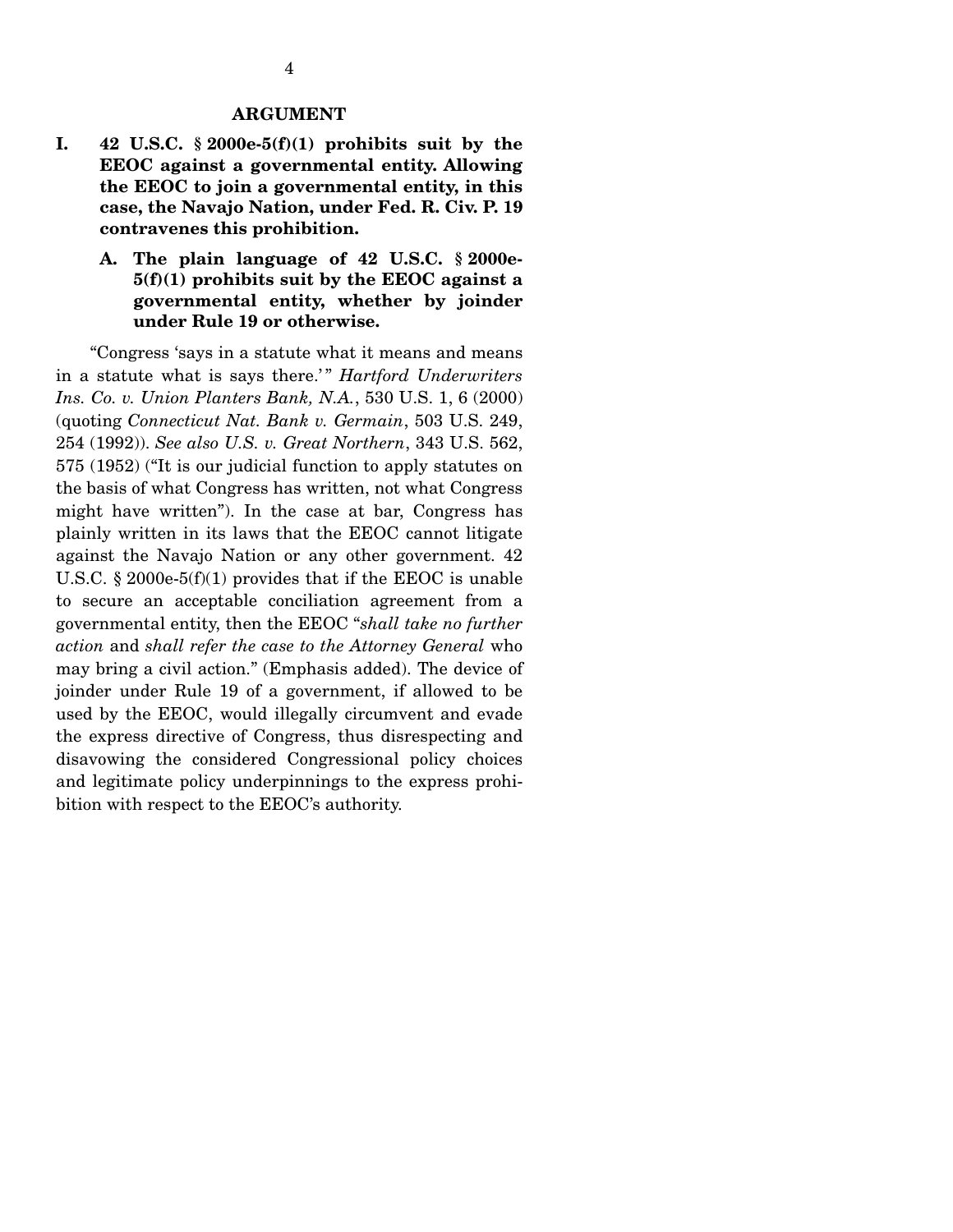In the case at bar, the EEOC alleges that Petitioner<sup>2</sup> has violated the prohibitions of Title VII of the Civil Rights Act of 1964 against discrimination by giving preference in hiring to Navajos over non-Navajo Native Americans in its coal mining operations on the Navajo and Hopi reservations in northeastern Arizona. Petitioner has mined coal on the reservations since 1964 pursuant to leases with the Navajo Nation. Those leases contain a Navajo hiring preference provision, which obliges lessee Petitioner to give preference in hiring to Navajos. One lease, entered into in 1966, allows the lessee Petitioner to extend the Navajo employment preference to Hopi Indians.<sup>3</sup>

#### Pet. App. 28a.

 The 1961 Navajo Permit and the 1964 Navajo Coal Lease contain, as well, Navajo employment preference requirements. Pet. App. 21a-24a. The 1964 Joint Use Permit contained an employment preference for the Navajo and Hopi. Before execution, however, a dispute arose resulting in separate mining leases. The Hopi lease contained a preference for Hopi, which the tribe could extend to Navajo. The Navajo lease contained the Navajo preference, which lessee could extend to Hopi. Pet. App. 24a-28a.

<sup>&</sup>lt;sup>2</sup> In its petition for writ of certiorari, at footnote 1, Petitioner states that because the real party in interest is Petitioner Peabody Western Coal Company, the singular term "Petitioner" is used in the petition.

<sup>&</sup>lt;sup>3</sup> See Article XVII of the 1966 lease entitled "Employment Preference":

Lessee agrees to employ Navajo Indians when available in all positions for which, in the judgment of Lessee, they are qualified, and to pay prevailing wages to such Navajo employees and to utilize services of Navajo contractors where feasible.

Lessee shall make a special effort to work Navajo Indians into skilled, technical and other higher jobs in connection with Lessee's operations under this Lease. Lessee may at its option extend the benefits of this Article to Hopi Indians.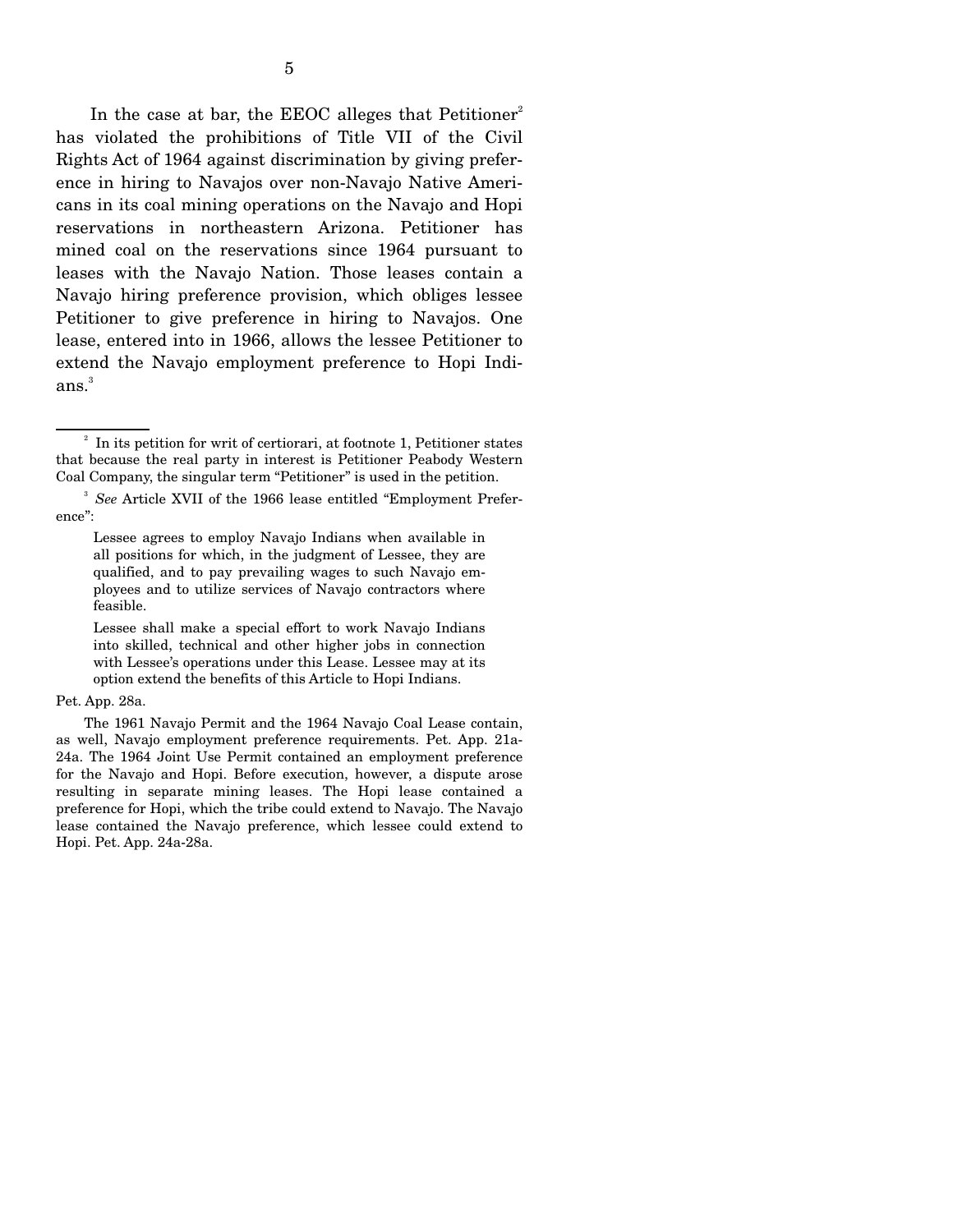Pursuant to the Indian Mineral Leasing Act of 1938, the Secretary of the Department of Interior has approved the leases. If the lease terms are violated, the Navajo Nation and the Secretary of the Interior have the right to declare the lease null and void.<sup>4</sup> According to Petitioner's general counsel from 1968 to 1985, "It is my understanding that the United States Secretary of the Interior required these [Navajo] employment preference provisions as a condition of the leases, as part of a standardized practice by the Secretary of the Interior at the time."5

 These lease provisions with the Navajo Nation that require Navajo employment preference are consistent with the Navajo Preference in Employment Act ("NPEA"), which provides that: "All employers doing business within the territorial jurisdiction [or near the boundaries] of the Navajo Nation, or engaged in any contract with the Navajo Nation, shall ... [g]ive preference in employment to Navajos . . . " 15 N.N.C. § 604.<sup>6</sup>

 The Navajo Supreme Court emphasized the importance of NPEA to Navajo governance in *Manygoats v. Atkinson Trading Co., Inc.*, No. SC-CV-62-2000 (Navajo 08/12/2003): "We take judicial notice of the fact that Navajo Nation unemployment rates are very high. The Navajo Nation enacted the NPEA to ensure the economic growth of the Nation and the economic well being of the Navajo workforce." *Id.* || 45.<sup>7</sup>

<sup>4</sup> *See* the district court's order. Pet. App. 28a.

<sup>5</sup> *See* the district court's order. Pet. App. 29a-30a.

<sup>6</sup> *See* the district court's order. Pet. App. 30a.

<sup>7</sup> *Manygoats v. Atkinson Trading Co., Inc.* may be found at www. tribal-institute.org/opinions/2003.NANN.0000016.htm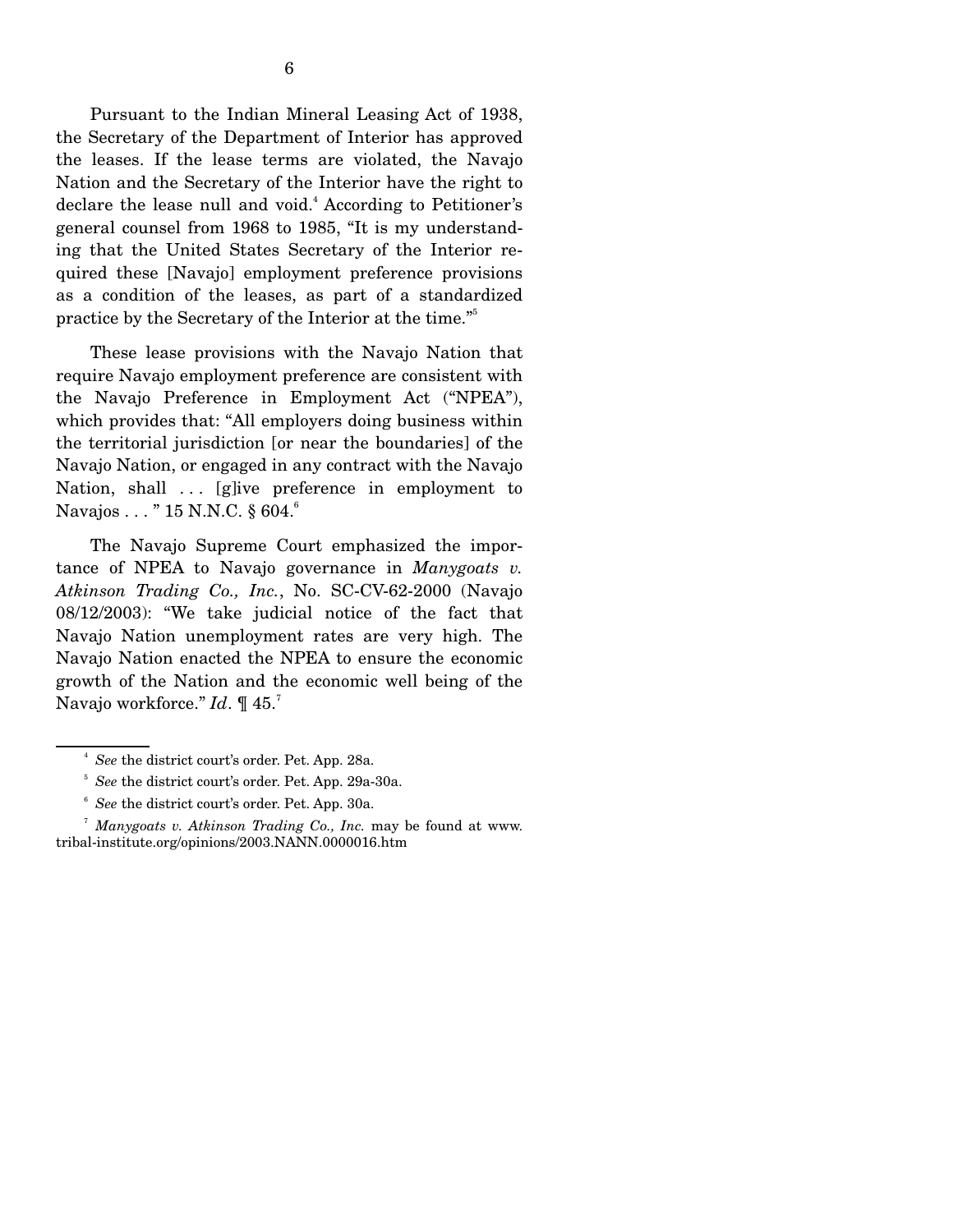Congress expressly exempts Indian tribes from the definition of employer under Title VII and indicates that tribal preference programs cannot serve as the basis for Title VII race discrimination claims. *See* 42 U.S.C. § 2000e(b) and § 2000e-2(i).8 *See Taylor v. Alabama Intertribal Council Title IV*, 261 F.3d 1032, 1035 (11th Cir.), *cert*. *denied*, 535 U.S. 1066 (2002) (refusing to allow circumvention of Title VII's bar against race discrimination claims based on a tribe's employment preference by styling it a § 1981 claim); *Yashenko v. Harrah's NC Casino Co., LLC*, 352 F. Supp.2d 653, 663 (W.D. N.C. 2005) (in the context of specific tribal preferences applied by defendant company having a management agreement with the Cherokee: "[I]t would be contrary to Congress' expressed will to allow a plaintiff to circumvent the express provisions of Title VII and assert an employment discrimination claim against an Indian tribe or private business on an Indian reservation for the use of tribal preferences merely by reconfiguring the claim as one for relief under § 1981 instead of Title VII").

 As described by the district court with respect to the case at bar, the EEOC seeks in effect to enjoin enforcement of the Navajo employment preference provisions agreed to by the Navajo Nation and Petitioner and approved by the Department of the Interior. The EEOC specifically requests in its complaint that the court

<sup>8</sup> 42 U.S.C. § 2000e(b) provides, in part that for purposes of Title VII, "[t]he term 'employer' . . . does not include (1) an Indian tribe." 42 U.S.C. § 2000e-2(i) exempts from Title VII "any business or enterprise on or near an Indian reservation with respect to any publicly announced employment practice of such business or enterprise under which preferential treatment is given to any individual because he is an Indian living on or near a reservation."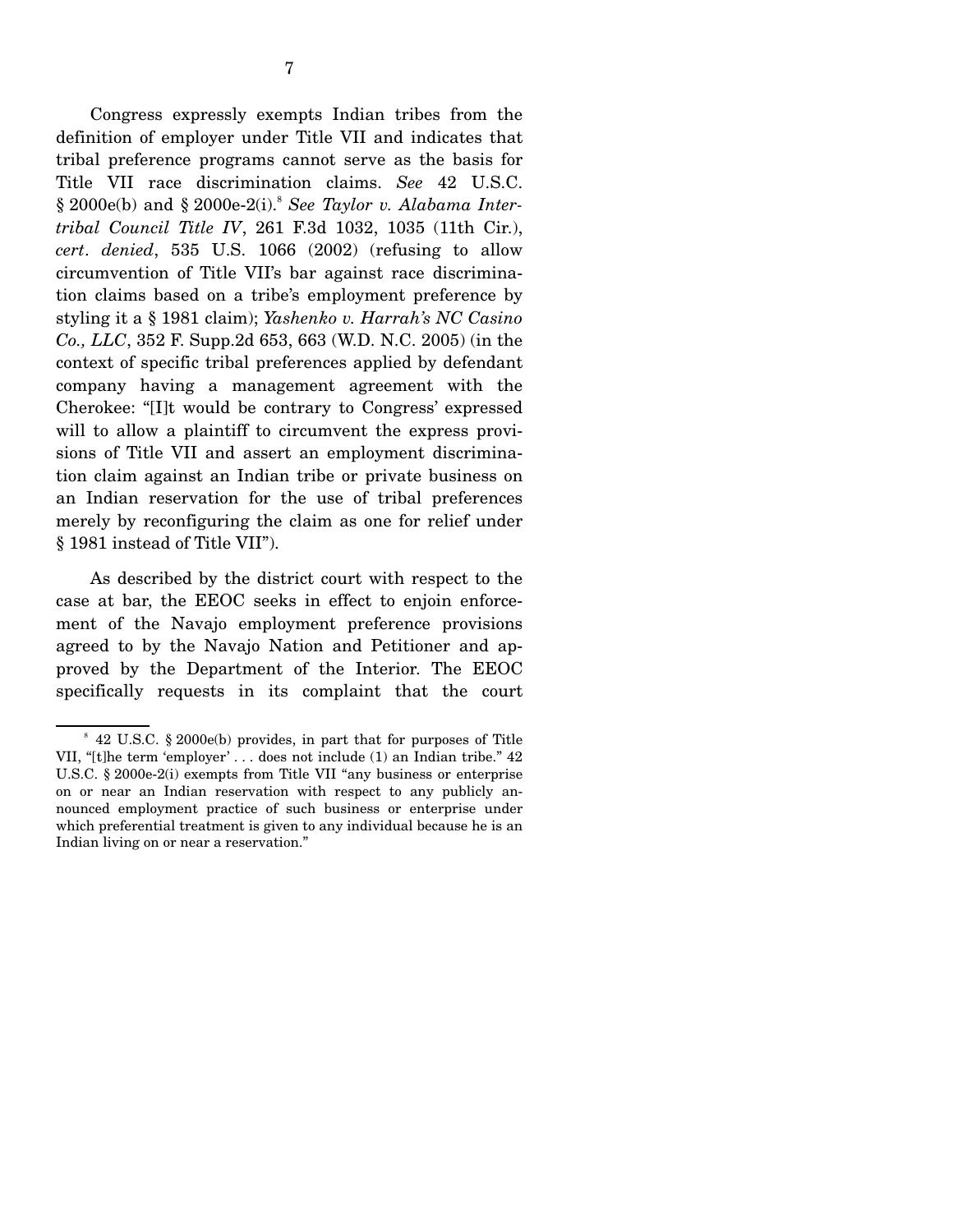"[g]rant a permanent injunction enjoining Peabody . . . and all persons in active concert or participation with it, from engaging in discrimination on the basis of national origin."9 The EEOC has indicated that it intends not only to seek to void or rework the Navajo Nation's coal leases, but also to enjoin the Navajo Nation from enforcing its Navajo Preference in Employment Act.<sup>10</sup> The EEOC describes "the central issue in the case" as "whether the Navajo Nation can discriminate against non-Navajo Native Americans," although its position appears to be in direct contradiction to the position taken by the United States Department of the Interior through its approval of the leases containing the Navajo Employment Preference provisions at issue in  $\text{this case.}^{\text{11}}$ 

 The district court dismissed the EEOC's case, concluding that the Navajo Nation was a necessary and indispensable party to the litigation, which could not be made a party to this litigation by the EEOC under the specific provision of Title VII, 42 U.S.C. § 2000e-5(f)(1) (prohibiting the EEOC from filing an action against a "government").<sup>12</sup> The Ninth Circuit Court of Appeals reversed, concluding that, because no relief against the Navajo Nation had formally been sought, Rule 19 of the Federal Rules of Civil Procedure allowed joinder of the Navajo Nation. In the opinion of the court, Rule 19's purpose was satisfied, because "by definition, parties to be joined under Rule 19 are those against whom no relief has formally been sought but who are so situated as a practical matter as to impair

<sup>9</sup> *See* the district court's order. Pet. App. 43a.

<sup>10</sup> *See Id*.

<sup>&</sup>lt;sup>11</sup> *See* the district court's order. Pet. App. 44a.

<sup>&</sup>lt;sup>12</sup> *See* the district court's order. Pet. App. 41a.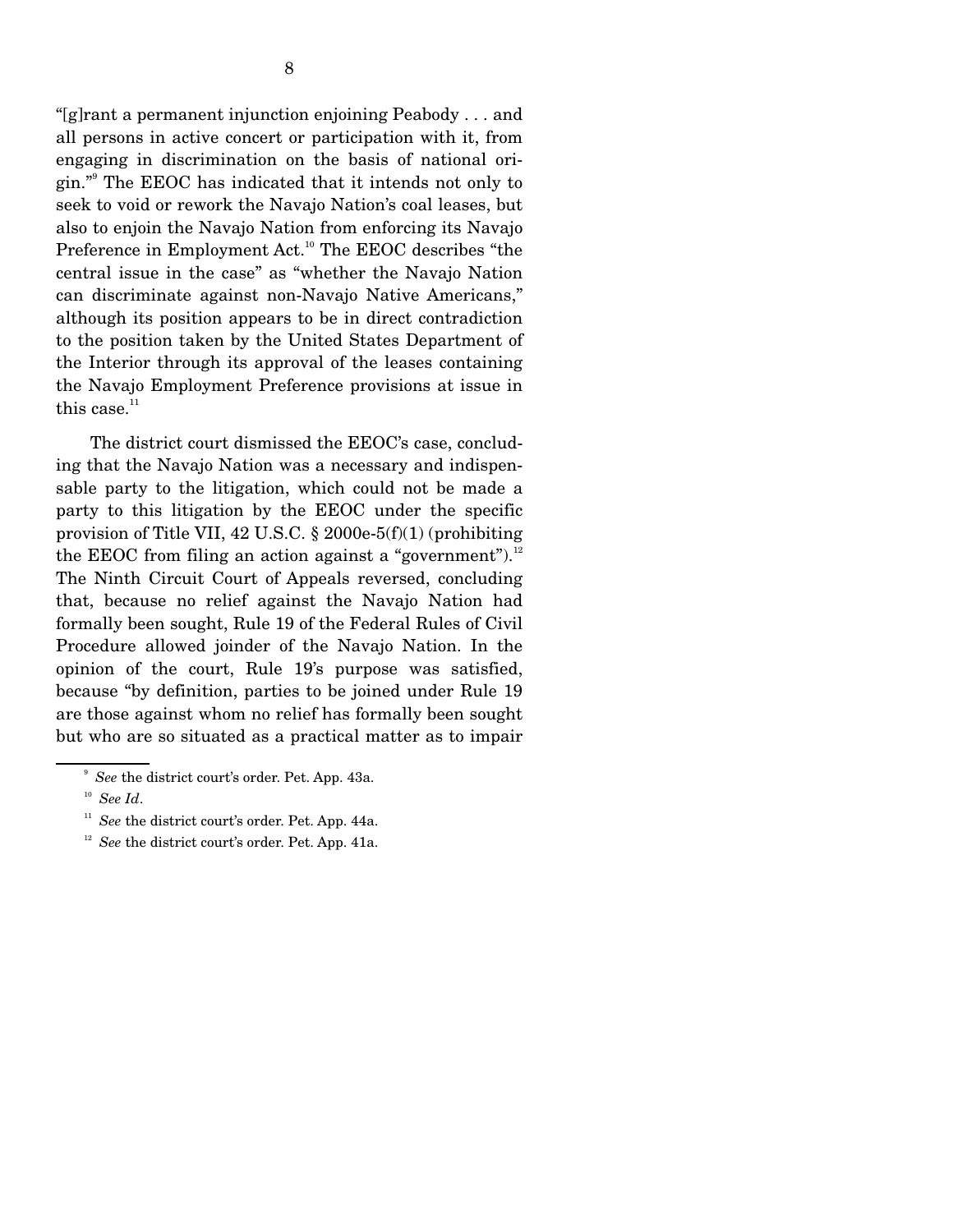the effectiveness of relief or their own or present parties' ability to protect their interest."13 The Ninth Circuit Court of Appeals also opined that joinder was necessary in order to ensure that "both Peabody and the Nation are bound to any judgment upholding or striking down the challenged lease provision."<sup>14</sup>

 It strains credulity to assert that "relief is not sought" by the EEOC against the Navajo Nation. Moreover, becoming "bound" by a judgment, for a governmental entity, such as the Navajo Nation or a State, is a long, expensive, arduous, and worrisome road, and being "bound" clearly can have coercive consequences if adverse. Most importantly, the fact remains that the Navajo Nation, a government, is now, under the appellate court's decision, a defendant in a suit brought by the EEOC and will be required to defend in court its Navajo employment preference law and contractual provisions in response to a suit brought by the EEOC. But the EEOC is expressly without lawful power to institute and maintain such suit against the Navajo Nation.

 42 U.S.C. § 2000e-5(f) provides, in part: "(1) . . . In the case of a respondent which is a government, governmental agency or political subdivision, if the Commission has been unable to secure from the respondent a conciliation agreement . . . the Commission shall take no further action and shall refer the case to the Attorney General who may bring a civil action against such respondent in the appropriate

<sup>13</sup> *See* the Ninth Circuit appellate court's opinion, quoting *Eldredge v. Carpenters 46 Northern California Counties Joint Apprenticeship and Training Committee*, 440 F. Supp. 506 (N.D. Cal. 1977). Pet. App. 15a.

<sup>14</sup> *See* Pet. App. 14a.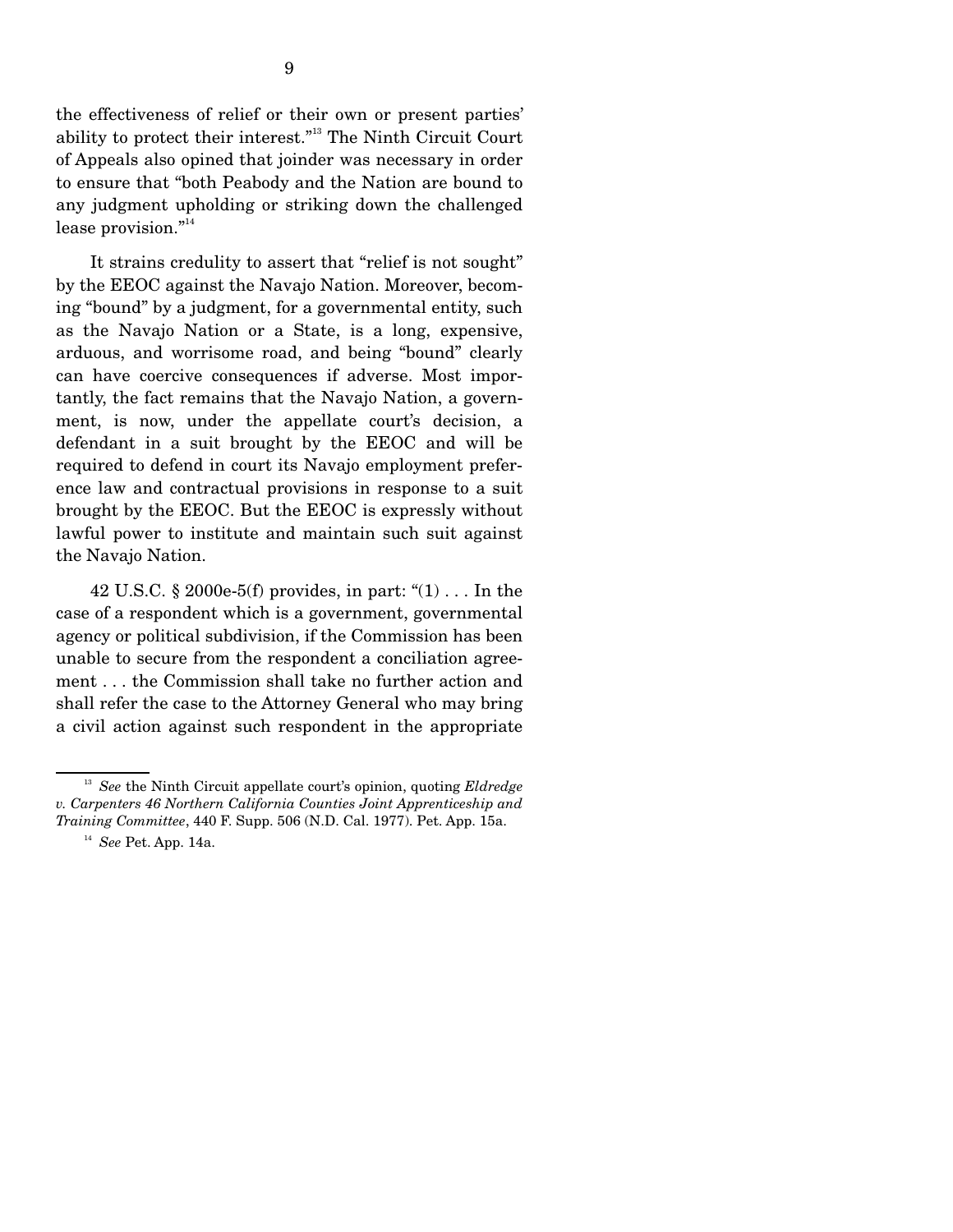United States district court. The person or persons aggrieved shall have the right to intervene in a civil action brought by the Commission or the Attorney General in a case involving a government, governmental agency, or political subdivision...."<sup>15</sup> The EEOC does not dispute that the Navajo Nation is a "government, governmental agency or political subdivision" for purposes of 42 U.S.C. § 2000e-5(f)(1). *See* Pet. App. 35a.

 Consistently, 29 C.F.R. § 1601.29 provides, in part: "If the Commission is unable to obtain voluntary compliance in a charge involving a government, governmental agency or political subdivision, it shall inform the Attorney General of the appropriate facts in the case with the recommendations for the institution of a civil action.  $\dots^{16}$ 

 This exclusive role of the Attorney General in cases where governmental entities are involved reflects

Congress' special concern that a federal administrative agency [the EEOC] could possibly issue orders directly to a non-federal governmental unit. Congress sought to reduce 'the possibility of friction that might be created by a Federal Executive

<sup>15</sup> *See also* 42 U.S.C. § 2000e-5(f)(2), which provides, in part: "Whenever . . . prompt judicial action is necessary . . . the Commission or the Attorney General in a case involving a government, governmental agency, or political subdivision, may bring an action for appropriate temporary or preliminary relief. . . ."

<sup>16</sup> *See also* 29 C.F.R. § 1601.27, which provides, in part: "The Commission may bring a civil action against any respondent named in a charge not a government, governmental agency or political subdivision. . . ."; 29 C.F.R. § 1601.23(b), which provides, in part: "In a case involving a government, governmental agency, or political subdivision, any recommendation for preliminary or temporary relief shall be transmitted directly to the Attorney General. . . ."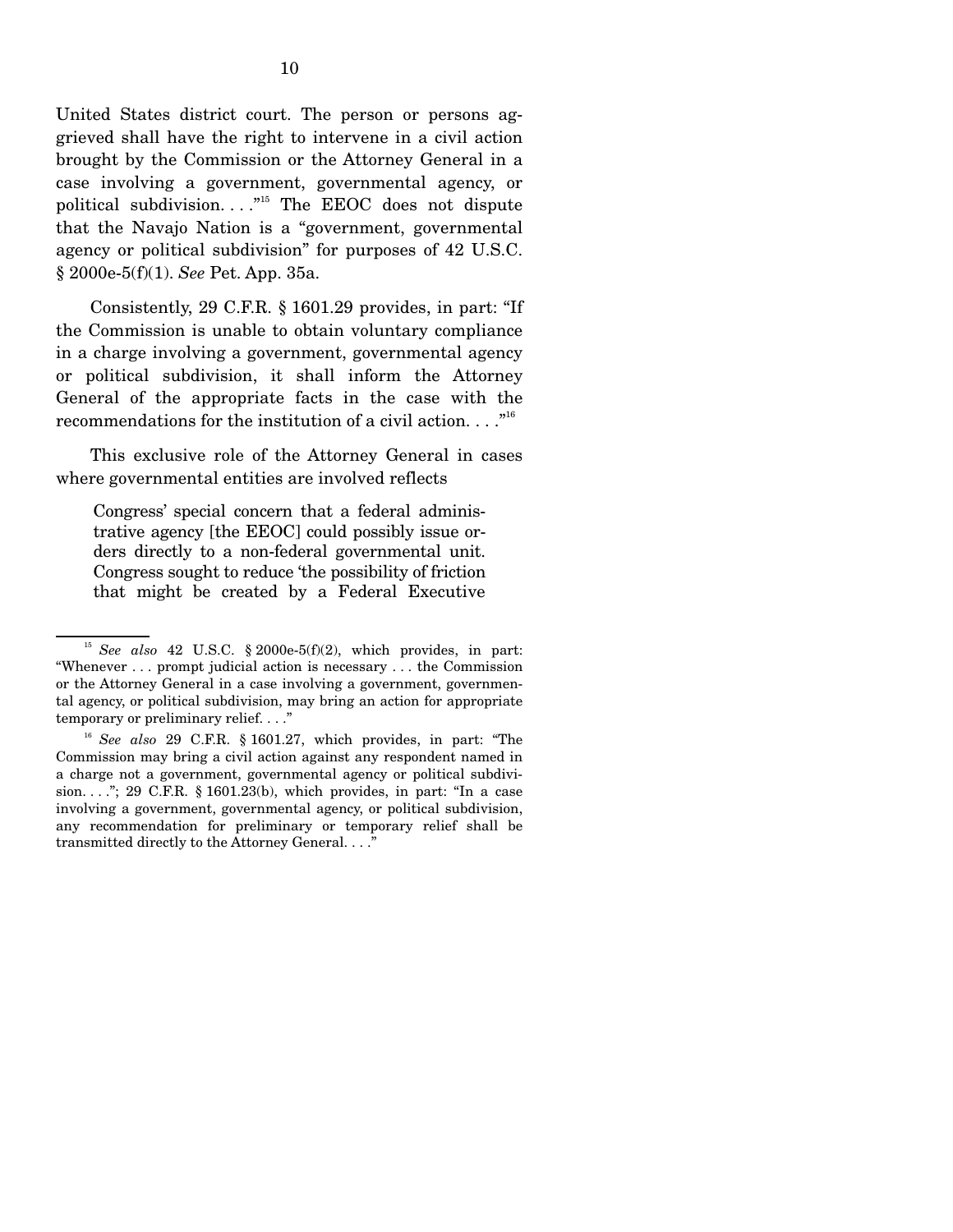agency issuing administrative orders to sovereign states and their subdivisions.' 118 Cong. Rec. at 1170 (January 25, 1972). Congress responded to this concern by requiring that the Attorney General, rather than the EEOC, file civil actions . . . where the respondent was a government, governmental agency or political subdivision. *See* 1972 U.S. Code Cong. & Adm. News, p. 2182.

*Minor v. Northville Public Schools*, 605 F. Supp. 1185, 1191 (E.D. Mich. 1985). *See also U.S. Equal Employment Opportunity Comm'n v. Illinois State Tollway Authority*, 800 F.2d 656, 659 (7th Cir. 1986) (upholding EEOC's authority to issue subpoenas as not in conflict with the Attorney General's sole responsibility to litigate cases against governmental entities; observing that one Congressional objective to relegating sole responsibility to the Attorney General was that "by placing a cabinet-level head behind the lawsuit, Title VII enforcement would be more effective and [would] reduce friction between State and Federal governmental agencies." Moreover, explained the court:

Congress uses the term 'civil action' in specific reference to a lawsuit in order to enforce Title VII, *i.e*. bringing a suit on the merits. To allow the EEOC the power of subpoena enforcement will not in any way hinder the Attorney General's authority and discretion in suing state and local governments for violations of Title VII.

### *Id*. at 660.

 Considering a Rule 19 joinder issue in light of the Attorney General's exclusive authority contained in 42 U.S.C. § 2000e-5(f)(1), the court, in *Equal Employment*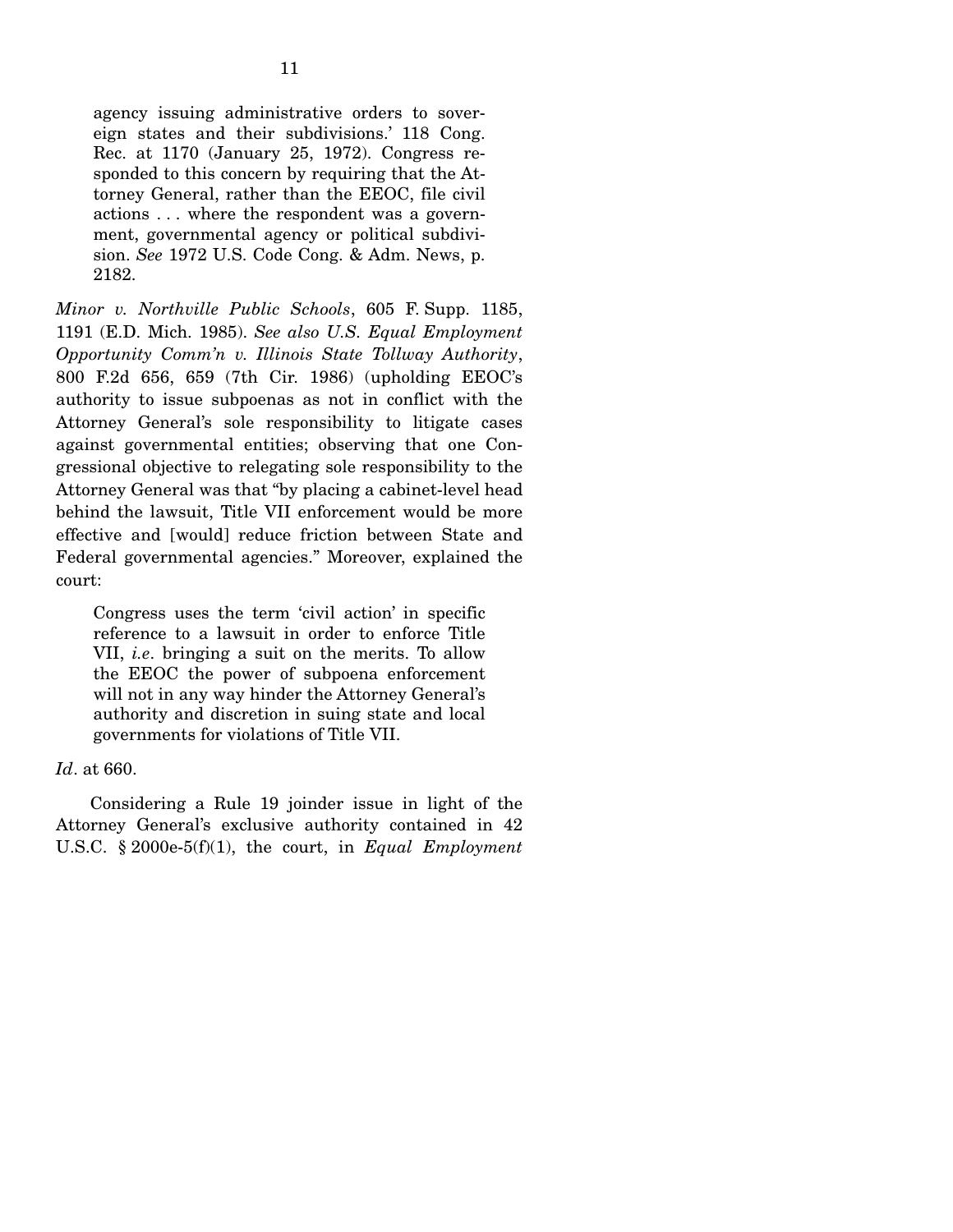*Opportunity Comm'n v. Elgin Teachers Assn*, 658 F. Supp. 624 (N.D. Ill. 1987), focused the Rule 19 joinder issue in this manner: "[W]hether, because the statute precludes such joinder of the Board [of Education of the District] in this EEOC-initiated lawsuit (a classic example of joinder not being 'feasible,' as the caption of Rule 19(b) puts it), the action should be dismissed." *Id*. at 625. The court allowed the action to proceed in the Board's absence. In contrast to the case at bar, the EEOC's injunctive action there, which was based on a collective bargaining agreement that was later changed to eliminate the offending provision, was moot. Thus, no relief of any sort was expressly or necessarily sought by the EEOC against the governmental entity, the board. The only viable claim for relief was for damages, for which the defendant Association could be held solely liable. Thus, in that case, there existed no reason to join the Board. The EEOC sought no order of any sort against the Board. The Association's desire to share with the Board the monetary burden, the court found inadequate to defeat the plaintiff's entitlement to money damages.

 Declining to allow the EEOC to "ferry-boat in" a governmental entity school district as an indispensable party to the EEOC's action against a teachers' union, the court, in *Equal Employment Opportunity Comm'n v. Oak Park Teachers' Ass'n*, 45 Fair Empl. Prac. Cases 444, 1985 WL 5220 (N.D. Ill. 1985), stated:

Congress made a conscious decision to have any action against a governmental body initiated by the Attorney General, not EEOC. The Attorney General could have proceeded against both the [School] Board and OPTA [teachers' union] (the statute does not prohibit the Attorney General from suing private parties; it only prohibits the EEOC from suing governmental entities)...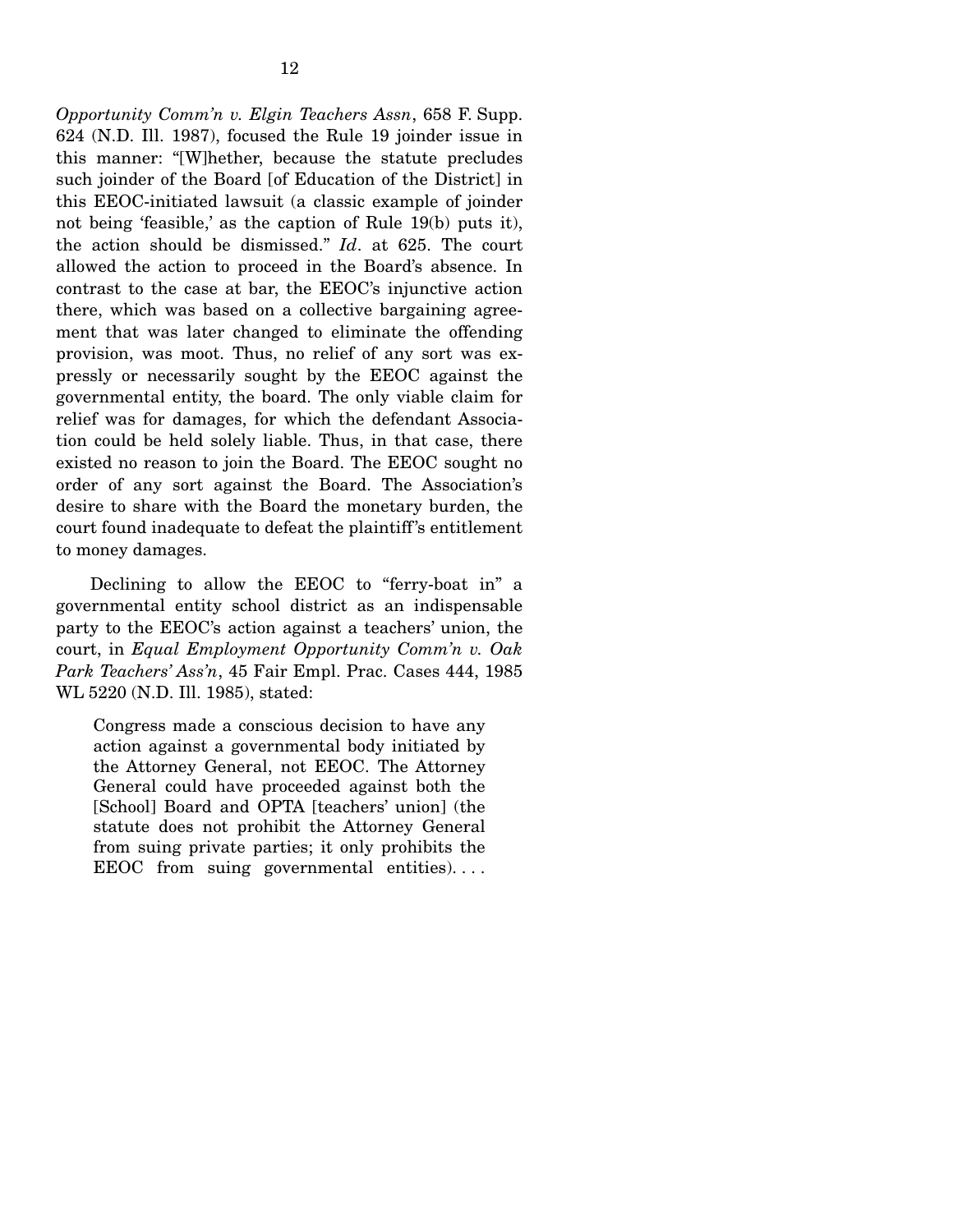The responsible governmental unit having decided not to sue the Board, it would directly contradict that congressional decision if the EEOC were now free to proceed against the Board under the guise of Rule 19.

Eschewing the notion that the EEOC *must* be able to join governmental entities or enforcement of the statute will be frustrated, the court stated: "The Attorney General is, after all, part of the federal government also and if he decides to sue a public body he will necessarily have to make the converse decision to join the indispensable private party."

 Rebuking the EEOC for its repeated and unsuccessful attempts to circumvent the statutory prohibition of 42 U.S.C. § 2000e-5(f)(1) by suing a governmental entity as a "necessary party" under Fed. R. Civ. P. 19, the court, in *U.S. Equal Employment Opportunity Comm'n v. American Federation of Teachers, Local # 571*, 761 F. Supp. 536 (N.D. Ill. 1991), awarded attorneys' fees to the sued school district, which was dismissed on motion to dismiss. The court found that the EEOC's suit against the district was "not only 'without foundation,' but was frivolous in view of the unambiguous statutory and case law authority which prohibited the EEOC from naming District 205 as a defendant to the suit." *Id*. at 539. While acknowledging that plaintiffs, generally, should not be penalized merely for advancing novel arguments because of the chilling effect that might have, nonetheless, "some litigation deserves to be chilled and this case presents a good example of such litigation." *Id*. at 540.

 With respect to the EEOC's argument that it was not seeking relief from the district but was only naming it as a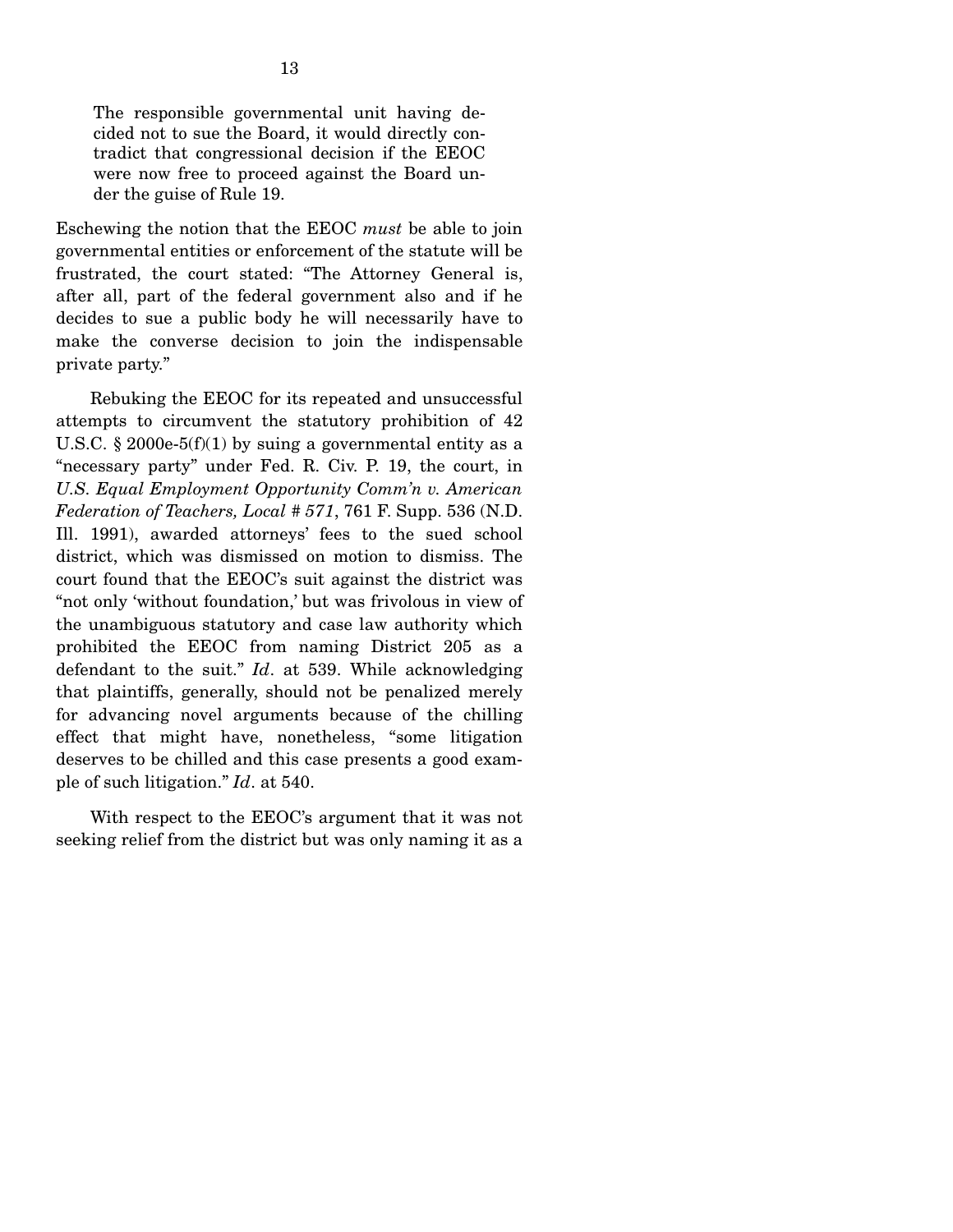"necessary party" under Rule 19, the court, in *American Federation of Teachers, Local # 571*, stated:

[T]he EEOC argues that Congress intended to preclude the EEOC from suing governmental entities for some purposes but not for others. This position is entirely unsupported by the language of the statute, case law, and by any reasonable policy justification.

### *Id*. at 539. Moreover,

[w]hen the statute uses the term 'no further action' it really has to be read to mean exactly that. It does not permit naming the governmental agency . . . as a defendant and then saying in a sense . . . 'We are not threatening you because we are not seeking relief.' For a party to have to defend against litigation . . . is something that plainly the statute does not impose on the governmental body, except at the instance of the Attorney General and not the EEOC.

### *Id*. at 541.

 The EEOC's joinder tactic, allowed by the Ninth Circuit Court of Appeals, is contrary to the plain and unambiguous language of 42 U.S.C. § 2000e-5(f). Neither the Navajo Nation nor any other sovereign government, including the State of New Mexico, should be compelled to defend itself at the instance of one not authorized to sue it.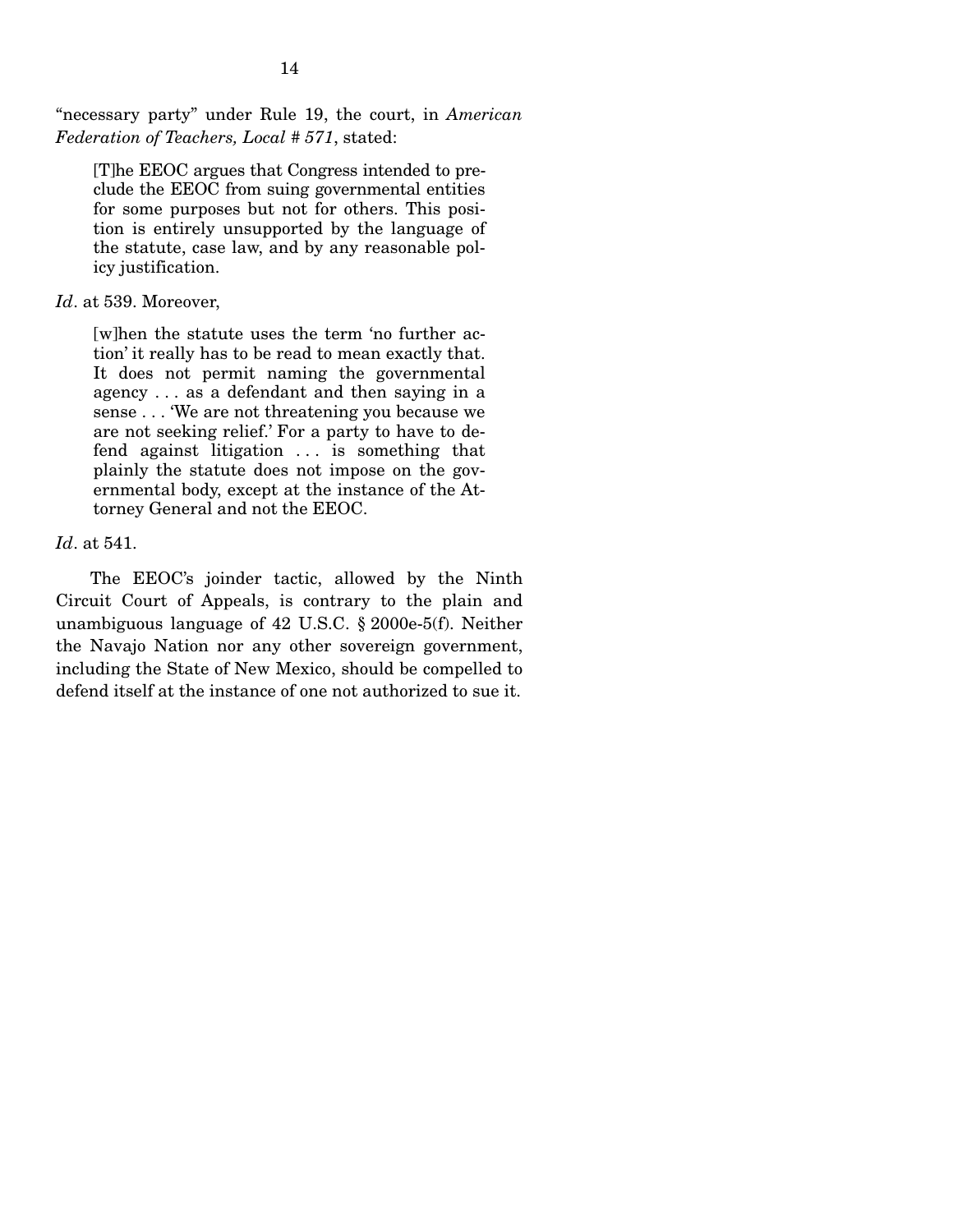**B. It is especially important in this case that the United States Attorney General be accorded his lawful and exclusive authority and discretion to decide whether to litigate against the Navajo Nation with respect to its employment preference law and its mining leases, which embody that preference. It is equally important that, in all cases involving governments, such as the individual States, the United States Attorney General be accorded this exclusive authority, as Congress has ordained.** 

 For over forty years, Petitioner has mined coal on the Navajo reservation under leases and permits which require that Petitioner adhere to Navajo employment preference requirements. The leases have been amended at various times during this period of time, the most recent amendment occurring in 1999, and each time without any changes to the employment preference provisions.<sup>17</sup> The Secretary of Interior has approved these leases and the Navajo employment preference requirements.<sup>18</sup> This approval by the Secretary of Interior, in the context of this case, bespeaks a classic conflict among federal agencies requiring resolution or control by the United States Attorney General to assure that the federal government speaks with one, and only one, voice in deciding whether to bring a lawsuit against a governmental entity.

 Congress intended that disputes between sovereigns be resolved through litigation only in accordance with the

<sup>&</sup>lt;sup>17</sup> *See* the district court's order. Pet. App. 29a.

<sup>&</sup>lt;sup>18</sup> *See* the district court's order. Pet. App. 20a-21a; 29a-30a; 44a-47a.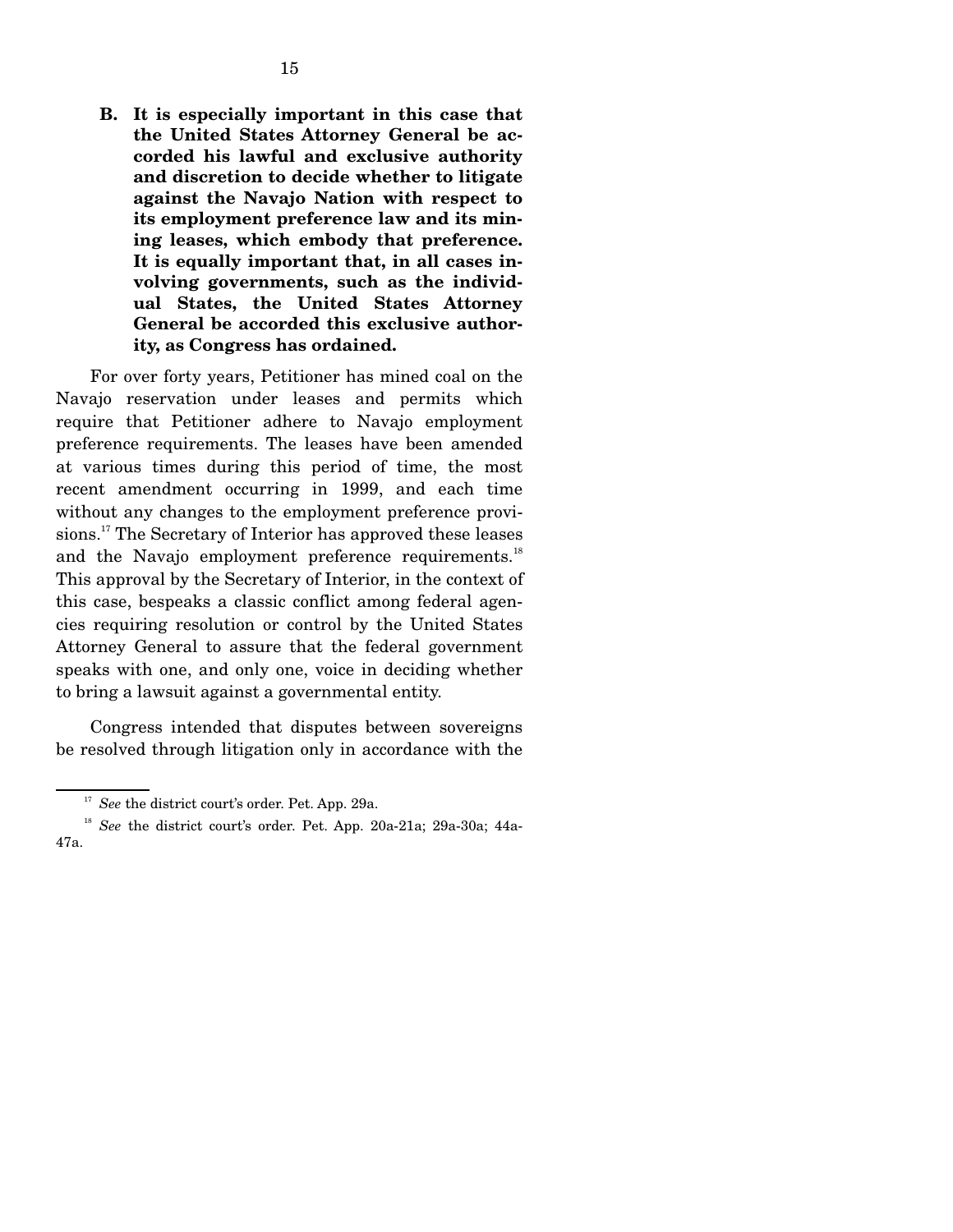judgment of a politically accountable official, the United States Attorney General, who is institutionally situated to take into account the views of the various federal agencies and to assess the impact and value that litigation may or may not have in the broader context of the relationship that the United States government has with the States of the Union and with its Indian Nations and Tribes. The Attorney General is better positioned and better suited to determine whether reasoned discourse between the United States government and the State or Tribal governments is a better approach to reaching a resolution on a particular issue rather than litigation.

 The Attorney General is better suited to assess the relative merits of a litigious issue, both legally and from a broad policy perspective, than is the EEOC. Moreover, Congress has so determined, and that ends any policy debate on the matter from a judicial perspective. *See Hartford Underwriters Ins. Co. v. Union Planters Bank*, N.A., 530 U.S. 1, 13-14 (2000) (observing, in the context of construction of a bankruptcy statute: "[W]e do not sit to assess the relative merits of different approaches to various bankruptcy problems. It suffices that a natural reading of the text produces the result we announce. Achieving a better policy outcome – if what petitioner urges is that – is a task for Congress, not the courts)." The EEOC promotes the idea that, by joinder, it may evade the requirement of referral to the Attorney General for suit, if any, against a governmental entity, but that idea amounts to "a fundamental revision of the statute . . . [and] was not the idea Congress enacted into law. . . ." *MCI Telecommunications Corp. v. American Telephone and Telegraph, Co.,* 412 U.S. 218, 232 (1994).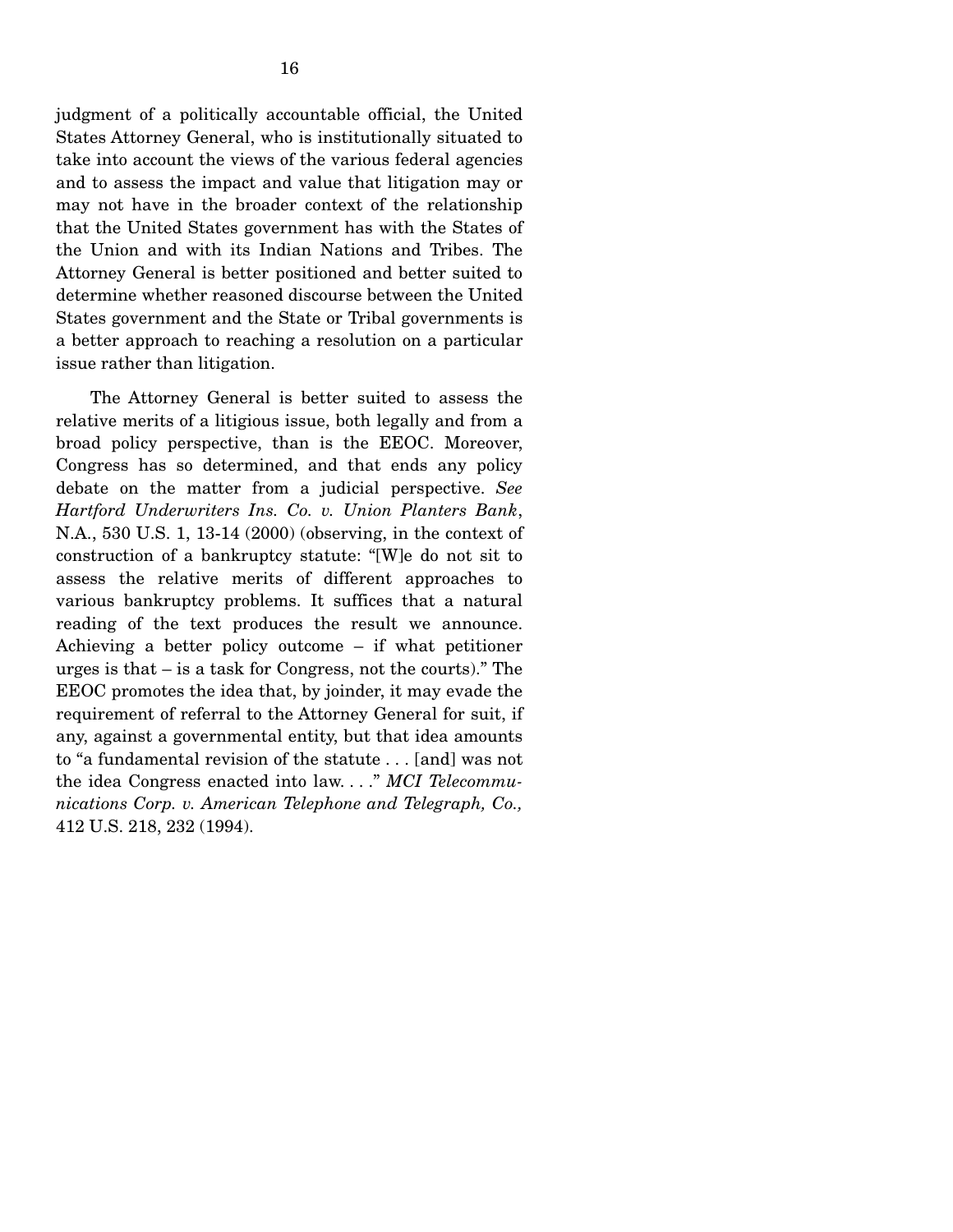The Navajo employment preference provisions contained in Petitioner's leases that the EEOC believes are discriminatory go to the heart of Navajo governmental sovereignty, as does the Navajo Preference in Employment Act. Those lease provisions and the Act address critical employment needs of the Navajo People as well as the need to advance skill levels of the Navajo workforce.

 The importance of these coal mining leases and the Navajo employment preference provisions to the Navajo Nation, from both an economic and governmental perspective, is explained in *Dawavendewa v. Salt River Project Agric. Improvement & Power Dist.*, 276 F.3d 1150 (9th Cir.), *cert*. *denied*, 537 U.S. 820 (2002) ("*Dawavendewa II*"). There, the plaintiff Hopi member sued, under Title VII, complaining of the Navajo employment preference provisions contained in the defendant district's leases with the Navajo Nation pursuant to which it operated a power plant. Because the Navajo Nation was an indispensable party which could not be joined based on sovereign immunity, the plaintiff 's case was dismissed, and the Ninth Circuit appellate court upheld the dismissal. Explaining the reasons for concluding that the Navajo Nation was a necessary party to the action, the court stated:

[T]he instant litigation threatens to impair the Nation's contractual interests, and thus, its fundamental economic interest with SRP [power plant]. The Nation strenuously emphasizes the importance of the hiring preference policy to its economic well-being. In fact, the Nation asserts that '[without the hiring preference provision], the Navajo Nation would never have approved this lease agreement.'

*Id*. at 1157.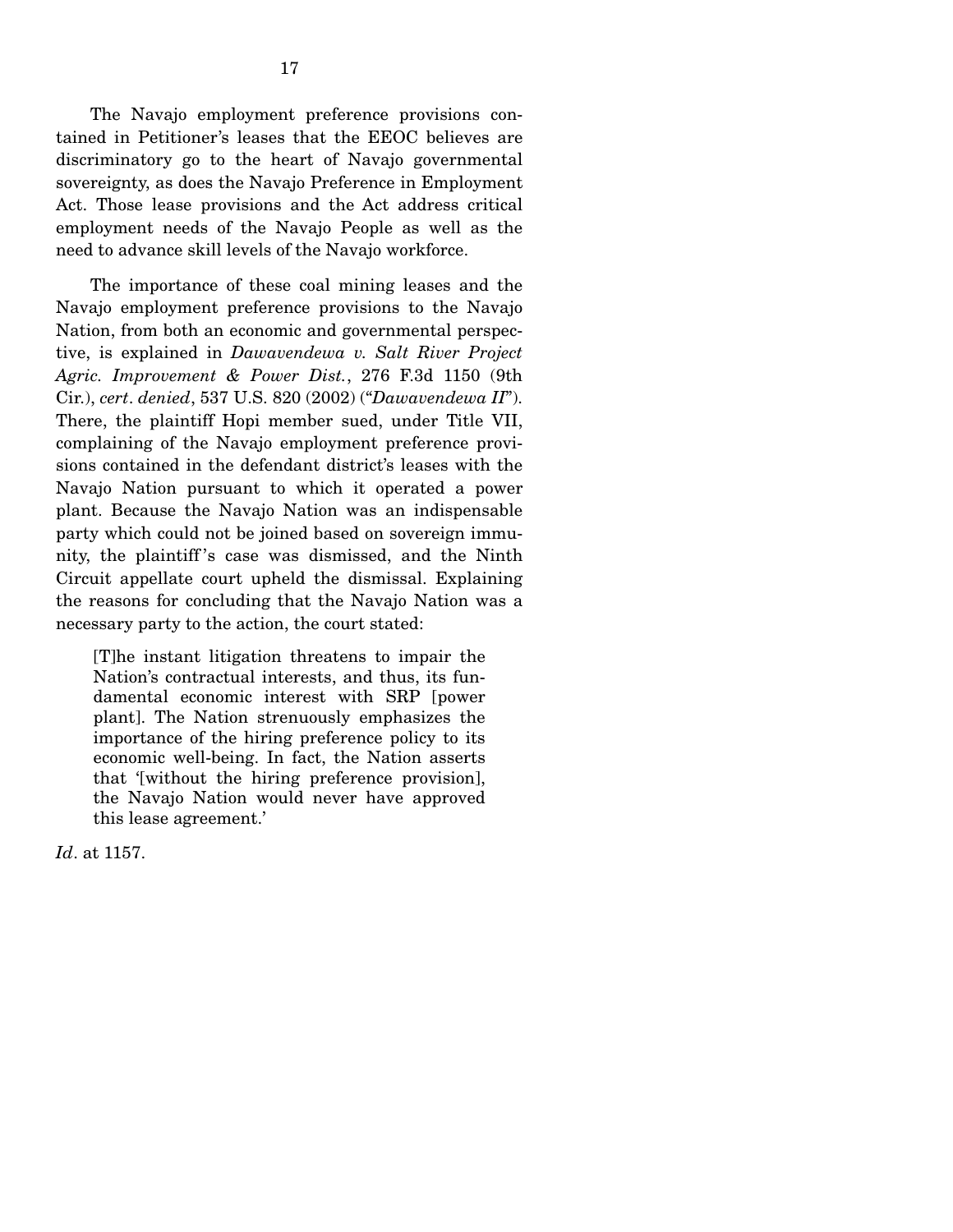Continuing, the appellate court stated:

Because Dawavendewa challenges the Nation's ability to secure employment opportunities and income for the reservation – its fundamental consideration for the lease with SRP – the Nation . . . claims a cognizable economic interest . . . which may be grievously impaired.... In addition, a judgment rendered in the Nation's absence will impair its sovereign capacity to negotiate contracts and, in general, to govern the Navajo reservation.

*Id*. Quoting the Navajo Nation's *amicus* brief, the court stated:

[The lease] has cost Navajo water, Navajo coal, Navajo prime land, and the inevitable pollution of the Navajo homeland. It is a bargained for price that the Navajo Nation alone paid in return for jobs for the Navajo people. . . . Undermining the Nation's ability to negotiate contracts also undermines the Nation's ability to govern the reservation effectively and efficiently.

*Id*.

 In a prior decision involving these parties, *Dawavendewa v. Salt River Project Agric. Improvement & Power Dist.*, 154 F.3d 1117, 1124 (9th Cir.), *cert*. *denied*, 528 U.S. 1098 (2000) ("*Dawavendewa I*"), the Ninth Circuit Court of Appeals reversed the lower court's dismissal of plaintiff 's complaint, believing that the Indian preference exemption, 42 U.S.C. § 2000e-2(i) does not include preferences based on tribal affiliation. In *Dawavendewa II*, the court explains its earlier ruling:

In *Dawavendewa I*, we held only that a hiring preference policy based on tribal affiliation . . .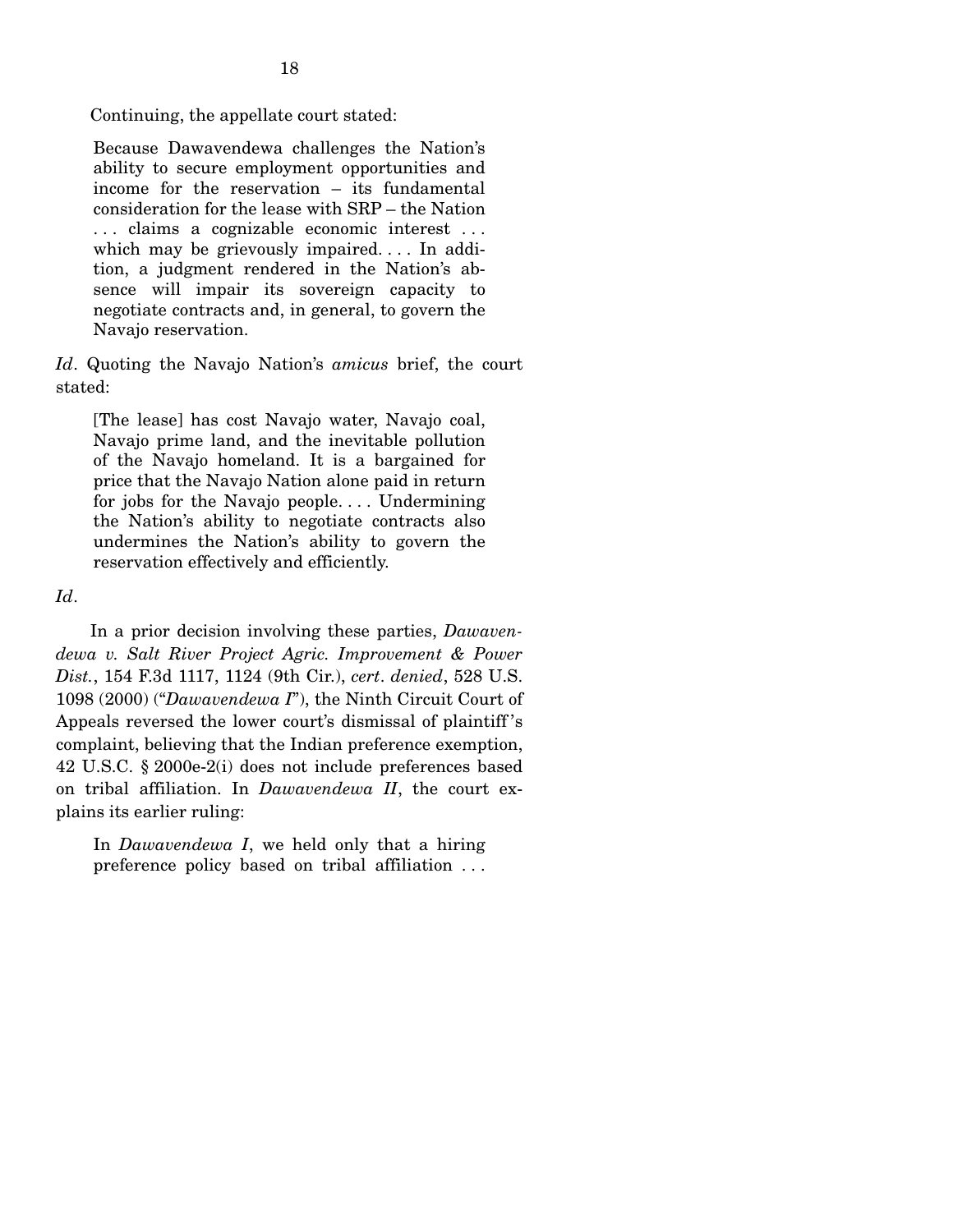stated a claim upon which relief could be granted. . . . As pointed out by the Solicitor General's amicus brief, however, we did not address the merits of the Nation's proffered legal justifications in defense of the challenged hiring preference policy. In particular, we declined to consider whether the Nation's 1868 Navajo Treaty, the federal policy fostering tribal selfgovernance, the NPEA, or any other legal defense justified SRP's hiring preference policy.

*Dawavendewa II*, 276 F.3d at 1158. *Dawavendewa II*, however, in upholding the final dismissal of plaintiff's case for failure to join, and inability to join, the Nation, an indispensable party, may have, at least arguably, opened the door to the present litigation by observing that "nothing precludes Dawavendewa from refiling his suit in conjunction with the EEOC." *Id*. at 1163.

 *Dawavendewa II* erroneously extended this arguable invitation to the EEOC. In no circumstance under 42 U.S.C. § 2000e-5(f)(1) can the EEOC square off as plaintiff in a lawsuit against a government. Only the United States Attorney General may sue a government. The court's very description of matters it has yet to consider in determining the validity of the Navajo employment preference amply demonstrates why Congress has chosen to confide to the United States Attorney General's sole discretion and authority the judgment whether to litigate against a government, the Navajo Nation here.

 This Court should firmly shut the door to any attempt to circumvent 42 U.S.C.  $\S 2000e-5(f)(1)$  by the device of joinder of a government under Rule 19. This Court, therefore, should reverse the Ninth Circuit Court of Appeals below.

--------------------------------- ♦ ---------------------------------